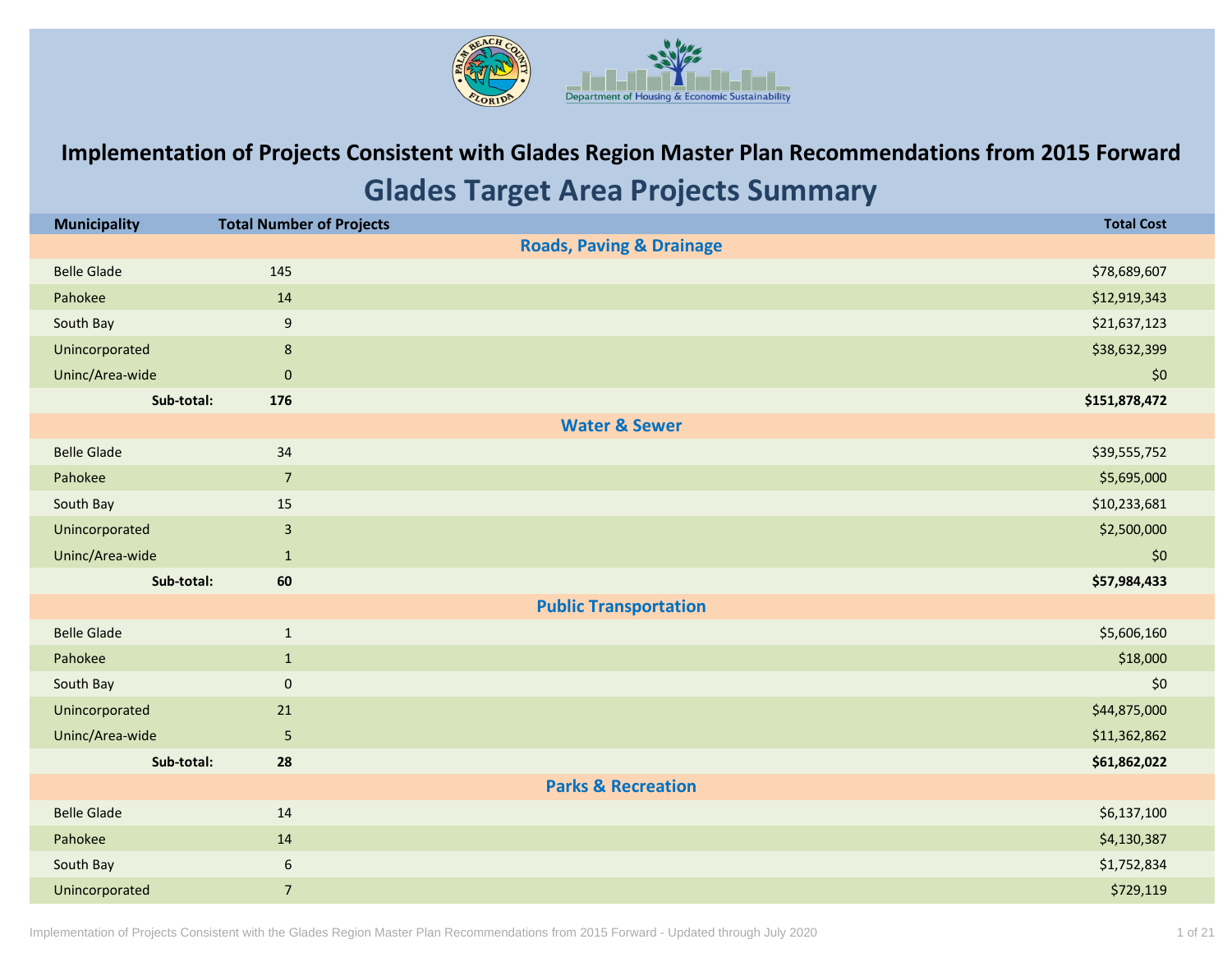| Sub-total:          | 41               | \$12,749,440                         |
|---------------------|------------------|--------------------------------------|
|                     |                  | <b>Public Facilities</b>             |
| <b>Belle Glade</b>  | 6                | \$12,451,714                         |
| Pahokee             | 5 <sub>5</sub>   | \$6,450,856                          |
| South Bay           | $\overline{2}$   | \$1,637,500                          |
| Unincorporated      | $\pmb{0}$        | \$0                                  |
| Sub-total:          | 13               | \$20,540,070                         |
|                     |                  | <b>Housing/Commercial Structures</b> |
| <b>Belle Glade</b>  | 22               | \$55,943,900                         |
| Pahokee             | $\boldsymbol{6}$ | \$1,747,616                          |
| South Bay           | 6                | \$40,954,270                         |
| Unincorporated      | $\mathbf 0$      | \$0                                  |
| Sub-total:          | 34               | \$98,645,786                         |
|                     |                  | <b>Public Services</b>               |
| <b>Belle Glade</b>  | 12               | \$2,245,207                          |
| Pahokee             | $5\phantom{.}$   | \$172,572                            |
| South Bay           | $5\phantom{.0}$  | \$160,632                            |
| Unincorporated      | $\mathbf 0$      | \$0                                  |
| Sub-total:          | 22               | \$2,578,411                          |
|                     |                  | <b>Economic Development</b>          |
| <b>Belle Glade</b>  | 10               | \$8,267,944                          |
| Pahokee             | $1\,$            | \$556,357                            |
| South Bay           | $\overline{2}$   | \$670,900                            |
| Unincorporated      | $\mathbf{1}$     | \$850,000                            |
| Sub-total:          | 14               | \$10,345,201                         |
| <b>Grand Total:</b> | 388              | \$416,583,835                        |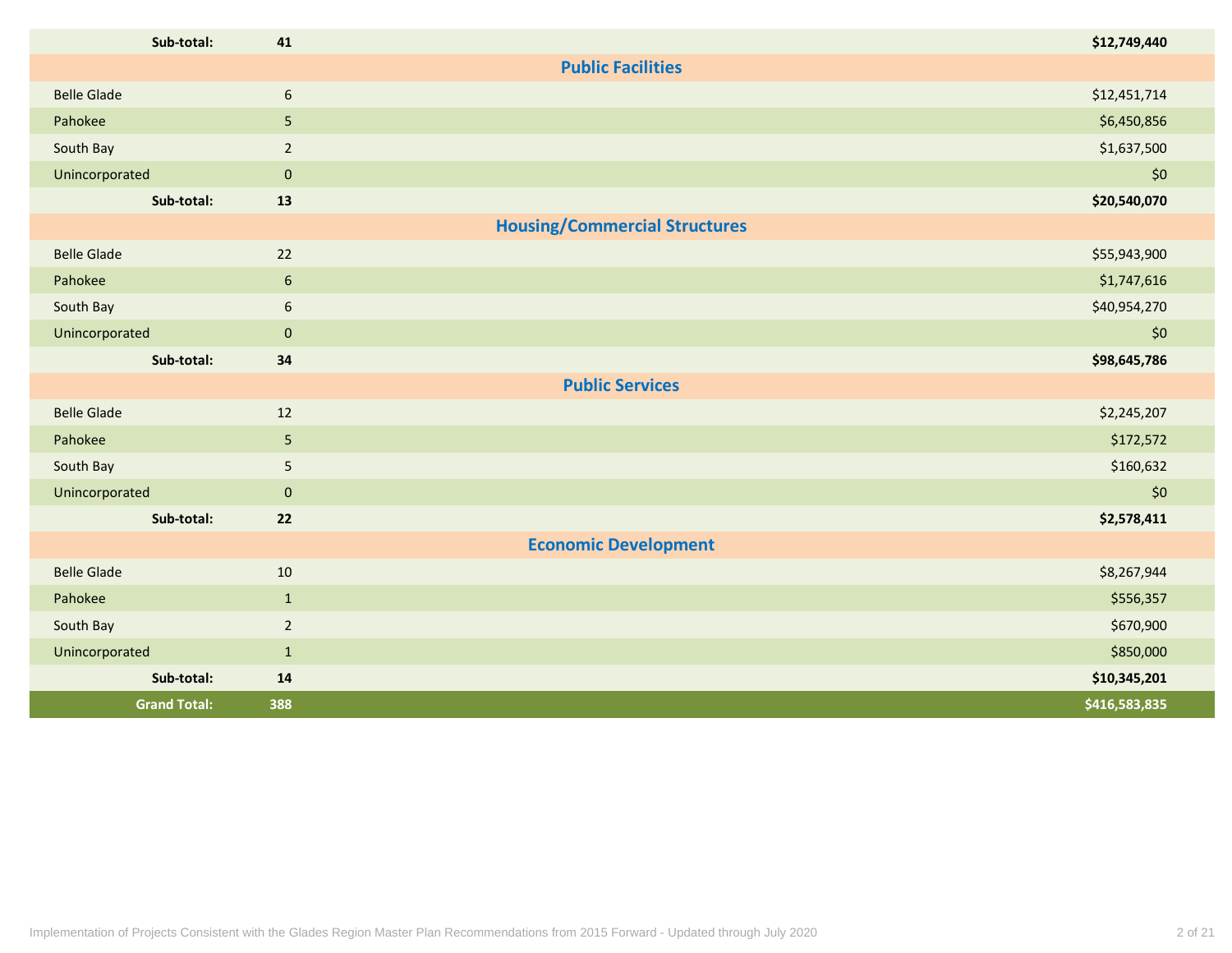

### **Implementation of Projects Consistent with Glades Region Master Plan Recommendations from 2015 Forward**

## **City of Belle Glade**

| <b>Project</b>                                                                                  | <b>Item Description</b>                                                      | Item# | Implementing<br><b>Entity</b>       | <b>Origination</b><br>Date** | <b>Start Date</b> | <b>Status</b>    | <b>Budget</b> | <b>Funding Source</b>                          |
|-------------------------------------------------------------------------------------------------|------------------------------------------------------------------------------|-------|-------------------------------------|------------------------------|-------------------|------------------|---------------|------------------------------------------------|
|                                                                                                 |                                                                              |       | <b>Roads, Paving &amp; Drainage</b> |                              |                   |                  |               |                                                |
| <b>Belle Glade Phase II</b><br><b>Street Paving, Drainage</b><br>improvements and/or guardrails | • E Ave A from NE 7th St to SE 4th St N                                      |       | <b>State/Belle Glade</b>            | 5/2016                       | 2015              | Completed        | \$619,625     | FY 2014-2015 State<br>Legislature through FDOT |
|                                                                                                 | . NE 1st St from NE Ave H to Airport Rd                                      |       |                                     |                              |                   |                  |               |                                                |
|                                                                                                 | • NE Ave B from Main SUSR 80 to NE 3rd St                                    |       |                                     |                              |                   |                  |               |                                                |
|                                                                                                 | • NE Ave H from Main St/SR 80 to NE 3rd St                                   |       |                                     |                              |                   |                  |               |                                                |
|                                                                                                 | • SE A Parkway from SE 6th St to SE 7th St                                   |       |                                     |                              |                   |                  |               |                                                |
|                                                                                                 | • SE 6th St from E Canal St N to E Ave A                                     |       |                                     |                              |                   |                  |               |                                                |
|                                                                                                 | • SE 3rd St from SE Ave K to SE Ave G                                        |       |                                     |                              |                   |                  |               |                                                |
|                                                                                                 | . SW 10th St from MLK south to SW Ave G                                      |       |                                     |                              |                   |                  |               |                                                |
|                                                                                                 | • SW 6th St from MLK to W Ave A                                              |       |                                     |                              |                   |                  |               |                                                |
|                                                                                                 | • SW 2nd St from MLK to SW Ave F                                             |       |                                     |                              |                   |                  |               |                                                |
|                                                                                                 | • NW Ave I from NW 1st to Main St                                            |       |                                     |                              |                   |                  |               |                                                |
|                                                                                                 | • NW Ave E from Main St to NW 2nd St                                         |       |                                     |                              |                   |                  |               |                                                |
|                                                                                                 | . NW Ave F from Main St to NW 2nd St                                         |       |                                     |                              |                   |                  |               |                                                |
|                                                                                                 | . NW 4th St from NW Ave H to termination                                     |       |                                     |                              |                   |                  |               |                                                |
| <b>Street Paving, Drainage</b><br>improvements and/or guardrails                                | • NW Ave H from Main St to NE 7th St<br>• SE Ave K from Main St to SE 4th St |       | <b>Belle Glade</b>                  | 5/2016                       | 2015              | <b>Completed</b> | \$1,036,217   | City's storm water fund &<br><b>FDOT</b>       |
| SE Avenue K Drainage Project                                                                    | SW Avenue K Drainage Project                                                 |       | <b>Belle Glade</b>                  | 5/2016                       | 2015              | Completed        | \$328,568     | City's storm water fund                        |
| <b>Belle Glade Gateway</b><br>Redevelopment                                                     | Belle Glade Gateway Redevelopment Roadway Improvement                        |       | State/Belle Glade                   | 5/2016                       | 2015              |                  | \$506,000     | 2015 State Legislative<br>Appropriation        |
| Glades Area Street Resurfacing /<br>Reconstruction                                              | Glades Area Street Resurfacing/Reconstruction Phase 2                        |       | State/Belle Glade                   | 5/2016                       | 2015              |                  | \$1,000,000   | 2015 State Legislative<br>Appropriation        |
| <b>Phase III</b><br><b>Reconstruction &amp; Safety Upgrades</b>                                 | . W Canal Street from SW 2nd St to HWY 715                                   |       | <b>Belle Glade</b>                  | 5/2016                       | $2015 - 2016$     | In Progress      | \$1,038,835   | City's storm water fund                        |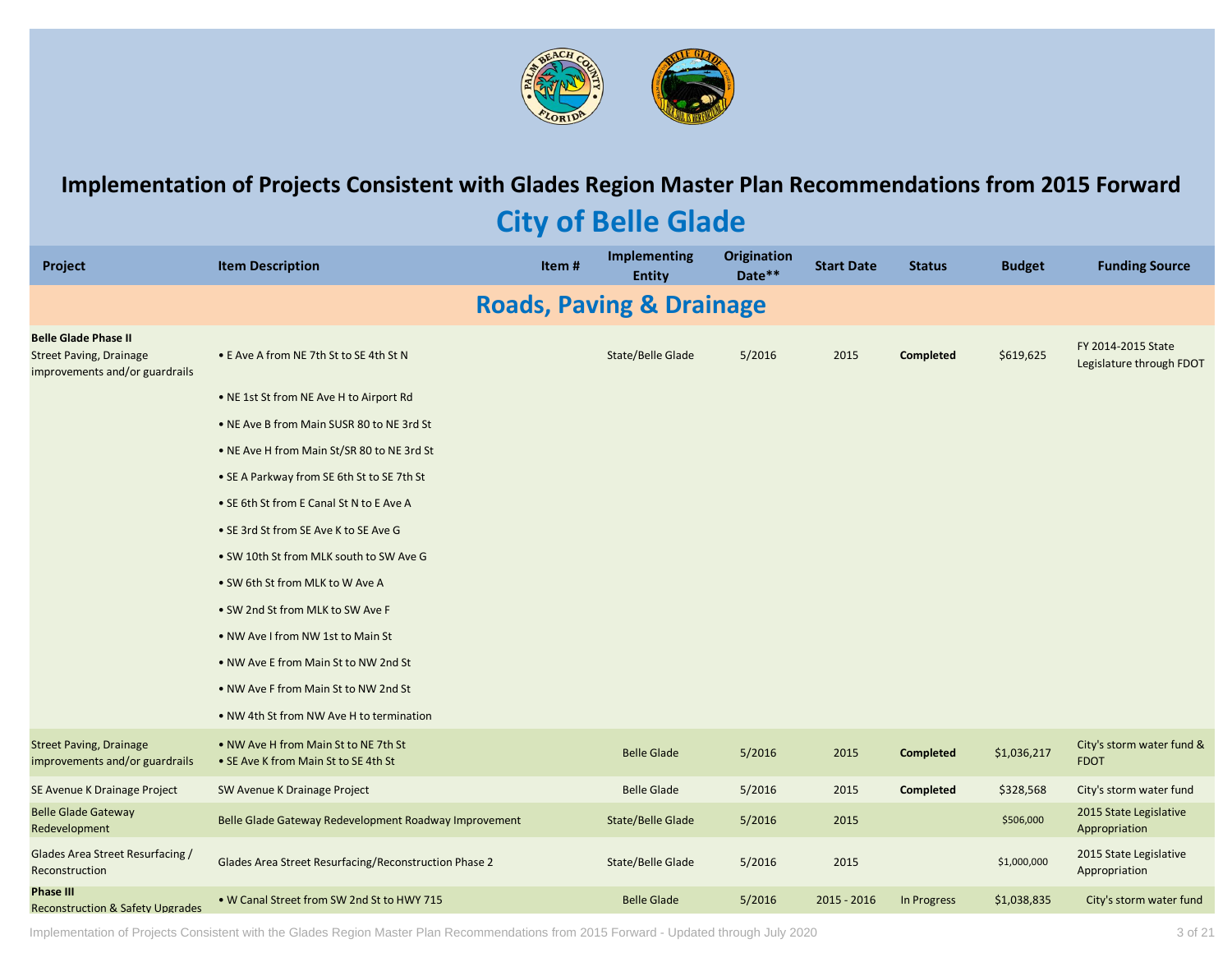|                                                      | • SE Avenue G from Main St/SR 441 to SE 8th St                                         |          |                   |            |               |           |                                                                                      |
|------------------------------------------------------|----------------------------------------------------------------------------------------|----------|-------------------|------------|---------------|-----------|--------------------------------------------------------------------------------------|
|                                                      | • W Avenue A from NW 4th St to HWY 715                                                 |          |                   |            |               |           |                                                                                      |
|                                                      | • SW Avenue H from SW 14th St to HWY 715                                               |          |                   |            |               |           |                                                                                      |
|                                                      | • SE 7th Street from MLK to SE E Place                                                 |          |                   |            |               |           |                                                                                      |
|                                                      | • SW 12th Street from MLK to SW E Place                                                |          |                   |            |               |           |                                                                                      |
| <b>Phase IV</b><br><b>Street Resurfacing Project</b> | . NE Ave D from Main Street (SR80) to NE 3rd Street                                    |          | State/Belle Glade | 5/2016     | $2015 - 2016$ | \$620,000 | FY 2015-2016 State<br>Legislature through FDOT                                       |
|                                                      | • NE 1st Street from NE Ave F to NE Ave H                                              |          |                   |            |               |           |                                                                                      |
|                                                      | • Linda Road from Wedgeworth Road to Sara Road                                         |          |                   |            |               |           |                                                                                      |
|                                                      | • SE 7th Drive from SE Ave F Place to SE Ave E Place                                   |          |                   |            |               |           |                                                                                      |
|                                                      | • SE Ave J from SE 2nd Street to SE 4th Street                                         |          |                   |            |               |           |                                                                                      |
|                                                      | • Hand Road                                                                            |          |                   |            |               |           |                                                                                      |
|                                                      | • SE Ave H from SE 2nd Street to SE 4th Street                                         |          |                   |            |               |           |                                                                                      |
|                                                      | • SE 6th Street from Hand Road to Ave G                                                |          |                   |            |               |           |                                                                                      |
|                                                      | • SE Ave J from Tabit Road to termination                                              |          |                   |            |               |           |                                                                                      |
|                                                      | • SW Ave F from SW 14th Street to SW 10th Street                                       |          |                   |            |               |           |                                                                                      |
|                                                      | • SW 10th Street from MLK to SW Ave G                                                  |          |                   |            |               |           |                                                                                      |
|                                                      | • SW Ave G from SW 14th Street to SW 12th Street                                       |          |                   |            |               |           |                                                                                      |
|                                                      | • SW 7th Street from MLK (Ave E) to SW Ave F                                           |          |                   |            |               |           |                                                                                      |
|                                                      | • SW Ave E Place from SW 14th Street to SW 10th Street                                 |          |                   |            |               |           |                                                                                      |
|                                                      | . NW 1st Street from Canal Street N to NW Ave B                                        |          |                   |            |               |           |                                                                                      |
| Phase IV                                             | • NW Ave E from NW 2nd Street to Main Street<br>*Street Resurfacing and Reconstruction |          |                   |            |               |           |                                                                                      |
| <b>Glades Area</b>                                   | (Belle Glade)                                                                          | 443363-1 | <b>FDOT</b>       | 02/27/2020 | 2019          | \$620,000 | State 100%                                                                           |
| <b>Phase V</b>                                       |                                                                                        |          |                   |            |               |           | Allocated to the FY 2015-<br>2016 Small County                                       |
| <b>Street Resurfacing Project</b>                    | • NE 20th Street from Ave L to termination                                             |          | State/Belle Glade | 5/2016     | $2015 - 2016$ | \$904,949 | <b>Outreach Program (SCOP)</b><br>program by the Florida<br>Legislature through FDOT |
|                                                      | • Avenue A Parkway (or PI) from SE 6th St N to SE 7th St N                             |          |                   |            |               |           |                                                                                      |
|                                                      | • SE 6th Street from canal to SE Ave F                                                 |          |                   |            |               |           |                                                                                      |
|                                                      | • SE 7th Street N from E Canal Street N to E Avenue A                                  |          |                   |            |               |           |                                                                                      |
|                                                      | • SE Ave F Place from SE 6th Drive to SE 7th Drive                                     |          |                   |            |               |           |                                                                                      |
|                                                      | • SE Ave F from SE 7th Drive to SE 8th Drive                                           |          |                   |            |               |           |                                                                                      |
|                                                      | . SE 6th Drive from canal south of SE Ave F PI to SE Ave E PI                          |          |                   |            |               |           |                                                                                      |
|                                                      | • SE 2nd Street from SE Ave G to SE Ave K                                              |          |                   |            |               |           |                                                                                      |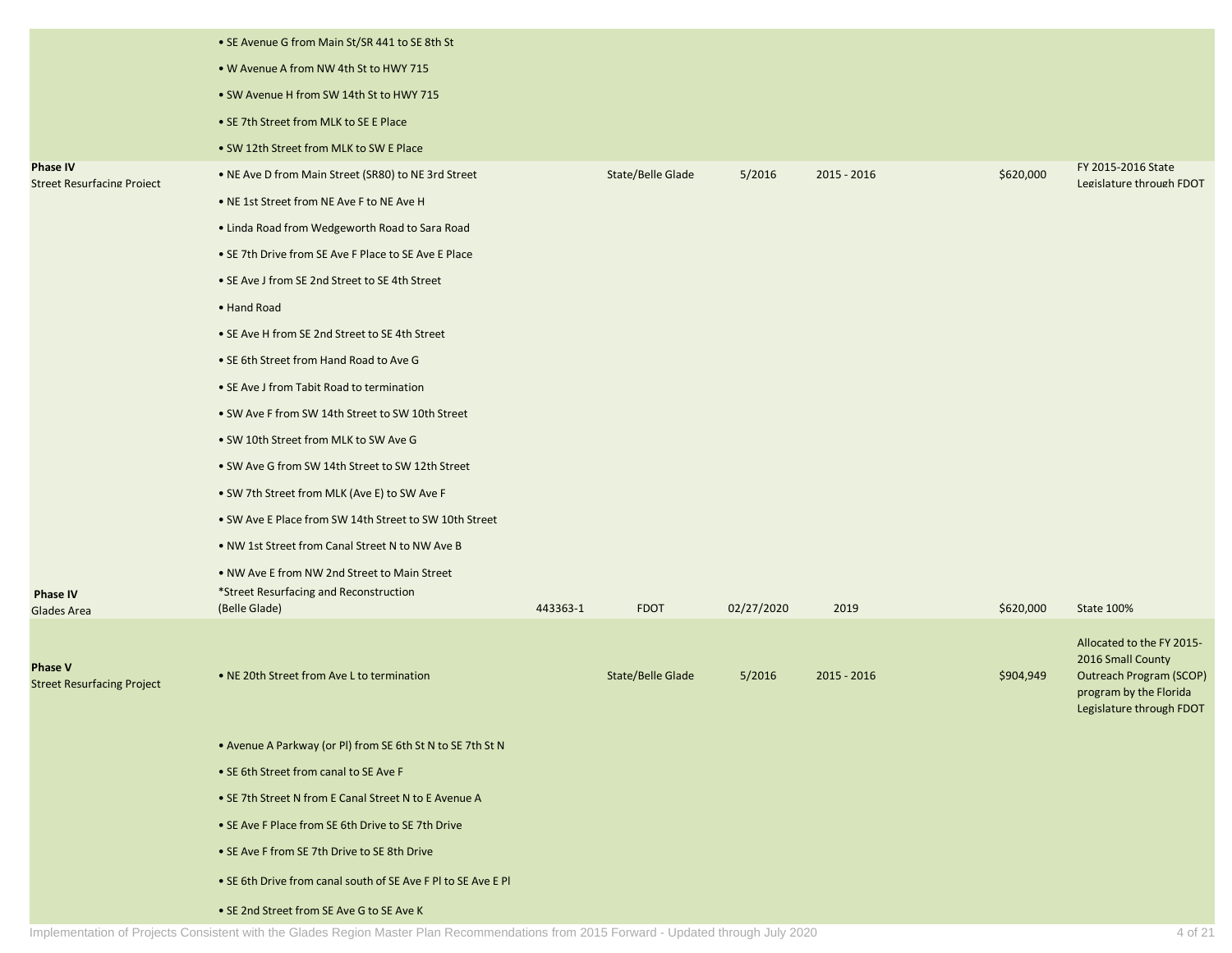|                                                        | • SW Ave J from SW 8th Street to SW 12th Street                                                         |                          |        |             |                  |             |                                                      |
|--------------------------------------------------------|---------------------------------------------------------------------------------------------------------|--------------------------|--------|-------------|------------------|-------------|------------------------------------------------------|
|                                                        | • SW 11th St from SW Ave E PI to end, south of SW Ave F                                                 |                          |        |             |                  |             |                                                      |
|                                                        | • SW Ave D from SW 4th Street to SW 8th Street                                                          |                          |        |             |                  |             |                                                      |
|                                                        | • SW 2nd Drive                                                                                          |                          |        |             |                  |             |                                                      |
|                                                        | • SW 14th Street from SW Ave G to termination, s of SW Ave                                              |                          |        |             |                  |             |                                                      |
|                                                        | H<br>• NW 2nd Street from CR717 (Canal Street) to NW H Place                                            |                          |        |             |                  |             |                                                      |
|                                                        | • NW Avenue K from NW 1st Street to NW 4th Street                                                       |                          |        |             |                  |             |                                                      |
|                                                        |                                                                                                         |                          |        |             |                  |             |                                                      |
|                                                        | • NW Avenue B from Main Street (SR80) to NW 2nd Street                                                  |                          |        |             |                  |             |                                                      |
|                                                        | • NW Avenue G from Main Street (SR80) to NW 2nd Street<br>• NW H PI from NW 4th Street to NW 1st Street |                          |        |             |                  |             |                                                      |
|                                                        |                                                                                                         |                          |        |             |                  |             | State Legislature through                            |
| NW Avenue H Drainage Project                           | NW Avenue H Drainage Project                                                                            | State/Belle Glade        | 5/2016 | 2015 - 2016 | <b>Completed</b> | \$707,649   | FDEP & City's stormwater<br>fund                     |
| Glades Area Street Resurfacing /                       | Glades Area Street Resurfacing/Reconstruction                                                           | State/Belle Glade        | 5/2016 | 2016        |                  | \$1,000,000 | FY 2016 FL State                                     |
| Reconstruction                                         |                                                                                                         |                          |        |             |                  |             | Appropriation                                        |
| <b>NW 3rd Street Corridor</b>                          | NW 3rd Street Corridor Storm water Conveyance<br>Improvements                                           | <b>State/Belle Glade</b> | 5/2016 | 2016        |                  | \$450,000   | FY 2016 FL State<br>Appropriation                    |
| <b>Phase VI</b>                                        |                                                                                                         |                          |        |             | Scheduled for    |             | FY 2016-2017 Small                                   |
| <b>Reconstruction &amp; Safety Upgrades</b><br>Project | • SE 1st Street from canal north to MLK                                                                 | State/Belle Glade        | 5/2016 | 2016 - 2017 | late 2016        |             | <b>County Outreach Program</b><br>(SCOP) funding     |
|                                                        | • Martin Luther King Jr Blvd from Hwy 715 to SR80                                                       |                          |        |             |                  |             |                                                      |
|                                                        | • SW 5th Street from MLK to canal                                                                       |                          |        |             |                  |             |                                                      |
|                                                        | . NW Ave D from W Canal Street south to Hwy 715<br>. NW 10th Street from W Avenue A to NW Avenue D      |                          |        |             |                  |             |                                                      |
|                                                        | . NE Avenue I from 25th Street to Duda Road                                                             |                          |        |             |                  |             |                                                      |
| <b>Phase VII</b><br><b>Street Resurfacing Project</b>  | • NE Avenue I from NE 1st Street to termination                                                         | State/Belle Glade        | 5/2016 | 2016-2017   |                  | \$620,000   | Allocated by the Florida<br>Legislature through FDOT |
|                                                        | • NE 25th Street from Airport Road to termination                                                       |                          |        |             |                  |             |                                                      |
|                                                        | • NE 27th Street from Airport Road to termination                                                       |                          |        |             |                  |             |                                                      |
|                                                        | • NE 29th Street from Airport Road to termination                                                       |                          |        |             |                  |             |                                                      |
|                                                        | • NE 30th Street from Airport Road to termination                                                       |                          |        |             |                  |             |                                                      |
|                                                        | • NE Avenue C from SR 80 to NE 1st Street                                                               |                          |        |             |                  |             |                                                      |
|                                                        | • NE 3rd Street from NE Avenue H north to termination                                                   |                          |        |             |                  |             |                                                      |
|                                                        | • SE 1st Street from Avenue G south to termination                                                      |                          |        |             |                  |             |                                                      |
|                                                        | • SE 1st Street from MLK to E Canal Street S                                                            |                          |        |             |                  |             |                                                      |
|                                                        | • SE 2nd Street from MLK to E Canal Street S                                                            |                          |        |             |                  |             |                                                      |
|                                                        | • SE Avenue B from SR 80 to SE 1st Street                                                               |                          |        |             |                  |             |                                                      |
|                                                        | • SE Avenue C from SR 80 to SE 3rd Street                                                               |                          |        |             |                  |             |                                                      |
|                                                        |                                                                                                         |                          |        |             |                  |             |                                                      |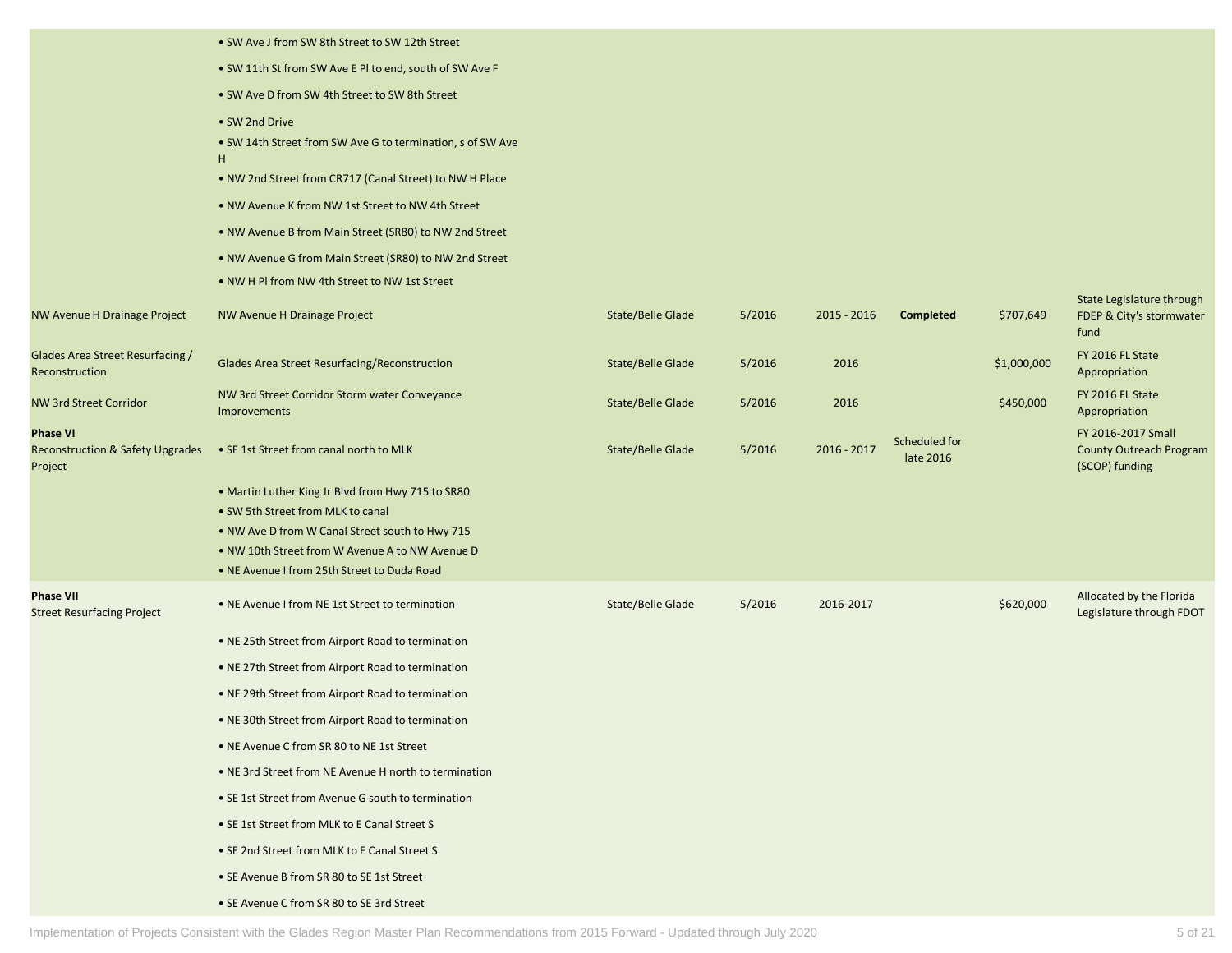|                                             | • SE Avenue D from SR 80 to SE 2nd Street                                                       |          |                        |            |              |                                      |                        |                                                  |
|---------------------------------------------|-------------------------------------------------------------------------------------------------|----------|------------------------|------------|--------------|--------------------------------------|------------------------|--------------------------------------------------|
|                                             | • SW Avenue B Place from Hwy 715 to SW 14th Street                                              |          |                        |            |              |                                      |                        |                                                  |
|                                             | • SW Avenue B from SW 4th Street to SW 8th Street                                               |          |                        |            |              |                                      |                        |                                                  |
|                                             | • SW Avenue C from SW 5th Street to SW 8th Street                                               |          |                        |            |              |                                      |                        |                                                  |
|                                             | . NW Avenue E from NW 7th Street to termination                                                 |          |                        |            |              |                                      |                        |                                                  |
|                                             | • NW Avenue F from NW 7th Street to termination                                                 |          |                        |            |              |                                      |                        |                                                  |
|                                             | • NW Ave G Place from NW 7th Street to termination                                              |          |                        |            |              |                                      |                        |                                                  |
|                                             | . NW Avenue J from NW 1st Street to NW 4th Street                                               |          |                        |            |              |                                      |                        |                                                  |
| <b>Sidewalk Construction Project</b>        | Over 2.5 miles of sidewalks to be constructed throughout the<br>city.                           |          | <b>FDOT</b>            | 5/2016     | 2018         | <b>Completed</b>                     | \$527,705              |                                                  |
| <b>Sidewalk Construction</b>                | Sidewalks in various locations around Grove and Belle Glade<br>Elementary                       | 438291-1 | <b>FDOT</b>            | 6/2017     | 2018<br>2019 | Completed                            | \$368,386<br>\$797,762 | Federal plus local match                         |
| Belle Glade Citywide - Various<br>Locations | * Sidewalk (Arterial Highway Construction)                                                      | 438291-1 | <b>FDOT</b>            | 02/26/2020 | FY 2020-24   | Construction<br>Contract<br>Executed | \$10,060               | Local                                            |
| Belle Glade Citywide - Various<br>Locations | * Sidewalk (Arterial Highway Construction)                                                      | 438291-1 | <b>FDOT</b>            | 02/26/2020 | 2019         | Construction<br>Contract             | \$1,142,357            | Federal                                          |
| Belle Glade Citywide - Various<br>Locations | * Sidewalk (Arterial Highway Construction)                                                      | 438291-1 | <b>FDOT</b>            | 02/26/2020 | 2019         | Construction<br>Contract             | \$154,200              | Local                                            |
| Belle Glade Citywide - Various<br>Locations | * Sidewalk (Arterial Highway Construction)                                                      | 438291-1 | <b>FDOT</b>            | 02/26/2020 | 2019         | Pre-<br>construction<br>underway     | \$489,042              | Federal                                          |
| Belle Glade Citywide - Various<br>Locations | * Sidewalk (Arterial Highway Construction)                                                      | 438291-1 | <b>FDOT</b>            | 02/26/2020 | 2019         | Pre-<br>construction<br>underway     | \$150,000              | Local                                            |
| <b>Sidewalk Construction</b>                | SE Ave G from Main St to 9th St - Grove Elementary School<br>sidewalk construction (4351591)    |          | <b>FDOT</b>            | 6/2018     | 2017         | <b>Completed</b>                     | \$363,409              | <b>Previous Years</b>                            |
| <b>Belle Glade Airport</b>                  | • Design and Construction of T-Hangers (4400911)                                                |          | <b>FDOT</b>            | 3/2018     | 2019         |                                      | \$500,000              | State PTO                                        |
|                                             | • Taxiway Charlie (4427061)                                                                     |          |                        | 03/2019    | 2020         | Construction                         | \$2,800,000            | TIP-Transportation<br><b>Improvement Program</b> |
|                                             | • Taxiway Charlie (4427091)                                                                     |          |                        | 03/2019    | 2020         | Design                               | \$300,000              | TIP-Transportation<br><b>Improvement Program</b> |
|                                             | • Obstruction Relocation/Removal (4354601)                                                      |          |                        | 3/2018     | 2018         | <b>Completed</b>                     | \$400,000              | <b>District Dedicated</b><br>Revenue (State)     |
|                                             | • New Sewer Line (4420071)                                                                      |          |                        | 03/2019    | 2019         | Design &<br>Construction             | \$555,000              | <b>State Funding</b>                             |
| <b>Belle Glade Airport</b>                  | • Infrastructure and site improvements to facilitate additional<br>aviation related development |          |                        | 03/2019    | 2021         |                                      | \$2,000,000            | <b>State and Local Funding</b>                   |
| SW Ave J Roadway and Drainage               | Roadway Repairs, Drainage, Earthwork, Engineering                                               |          | State/Belle Glade      | 6/2017     | 2017-2018    | Completed                            | \$1,028,635            | <b>FL State Appropriation</b>                    |
| <b>Roadway Resurfacing</b>                  | Canal from SE 6th St. N to SE 7th St N                                                          |          | <b>FDOT</b>            | 4/2017     | 2018         |                                      | \$928,368              |                                                  |
| Sidewalk Replacement                        | Citywide - Various Locations                                                                    |          | <b>FDOT</b>            | 4/2017     | 2019         |                                      | \$1,191,148            | Federal + Local                                  |
| <b>Street Resurfacing</b>                   | E. Main Place from Larrimore Rd. to N. Barfield Hwy.                                            |          | <b>FDOT</b>            | 4/2017     | 2017         |                                      | \$380,000              |                                                  |
| <b>Highway Resurfacing</b>                  | NW 16th Street from W. Canal to Main Street                                                     |          | <b>FDOT</b>            | 4/2017     | 2017         |                                      | \$440,238              |                                                  |
| <b>Roadway Resurfacing</b>                  | Gator Blvd from Main St. to W. Sugarhouse                                                       |          | <b>PBC</b> Engineering | 4/2017     | 2017         | <b>Completed</b>                     | \$200,000              | <b>Infrastructure Surtax</b>                     |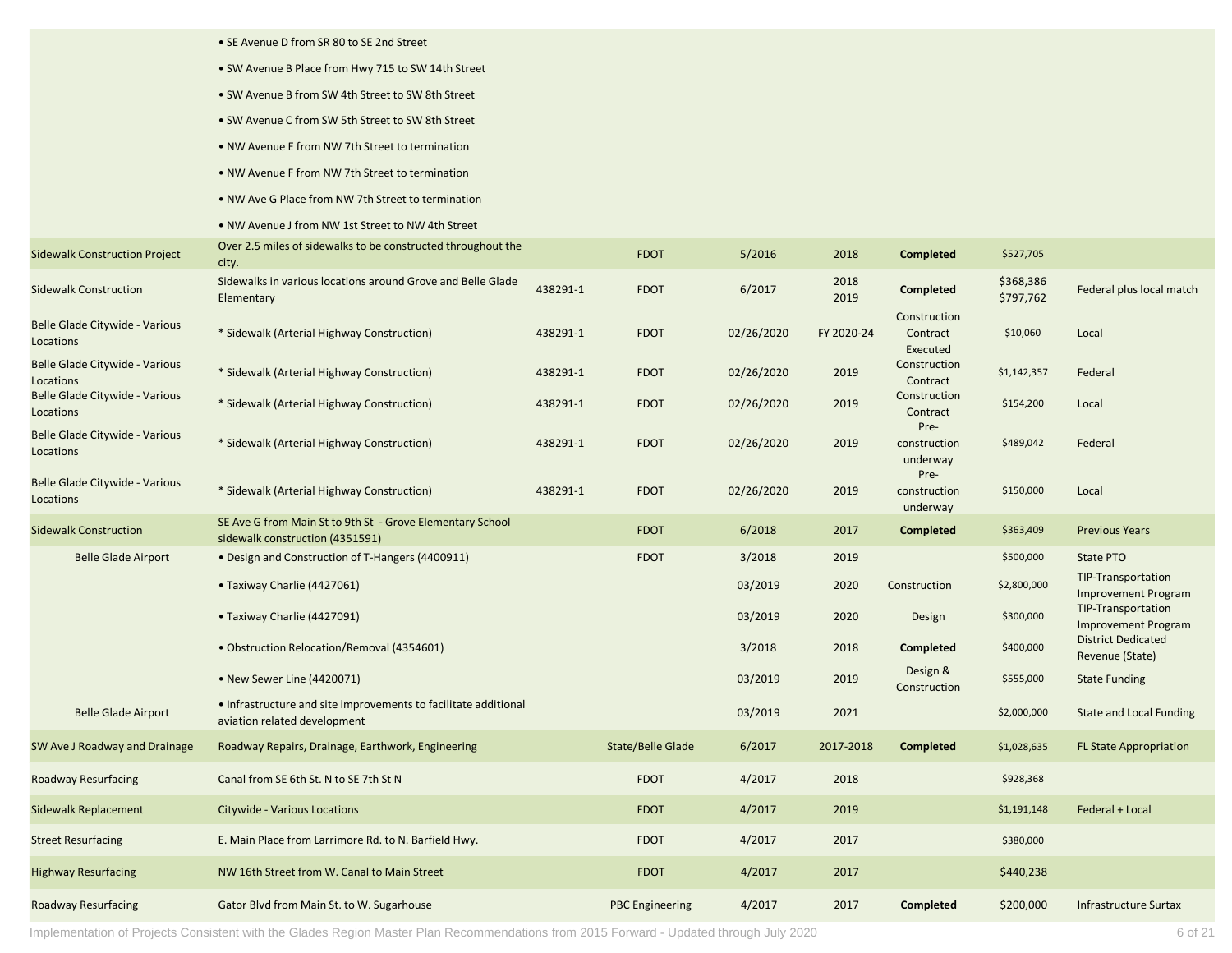| <b>Roadway Resurfacing</b>              | Ave. G from Tabit to 4th Street                                             | <b>PBC Engineering</b> | 4/2017  | 2017         | <b>Completed</b>      | \$93,568     | <b>Infrastructure Surtax</b>                                                              |
|-----------------------------------------|-----------------------------------------------------------------------------|------------------------|---------|--------------|-----------------------|--------------|-------------------------------------------------------------------------------------------|
| <b>Roadway Resurfacing</b>              | Brown's Farms Road - 2 miles                                                | <b>PBC Engineering</b> | 4/2017  | 2019         | <b>Completed</b>      | \$600,000    | Infrastructure Surtax                                                                     |
| Roadway/Railroad Resurfacing            | <b>NW Avenue RR Crossing</b>                                                | <b>FDOT</b>            | 3/2018  | 2017         | <b>Completed</b>      | \$27,000     | Federal                                                                                   |
| Roadway/Railroad Resurfacing            | SR 812/Hooker Hwy RR crossing (4388891)                                     | <b>FDOT</b>            | 3/2018  | 2017         | <b>Completed</b>      | \$11,750     | Federal                                                                                   |
| Roadway Resurfacing at Rail<br>Crossing | SR 715 at railroad crossing at DMLK Blvd.                                   | <b>FDOT</b>            | 3/2018  | 2017         | <b>Completed</b>      | \$32,000     | Federal                                                                                   |
| <b>Roadway Resurfacing</b>              | Hooker Hwy from Harris Rd to SR 715                                         | <b>PBC Engineering</b> | 4/2017  | FY 2025      | Planning              | \$600,000    | <b>Infrastructure Surtax</b>                                                              |
| <b>Roadway Resurfacing</b>              | Harris Rd from Hooker Hwy to Teddar Rd.                                     | <b>PBC Engineering</b> | 4/2017  | FY 2025      | <b>Planning</b>       | \$200,000    | Infrastructure Surtax                                                                     |
| <b>Roadway Resurfacing</b>              | Curlee Rd from SR 80 to West Sugar House Rd (2021009912)                    | <b>PBC Engineering</b> | 4/2017  | 2021         | Planning              | \$200,000    | Infrastructure Surtax                                                                     |
| <b>Bridge Replacement</b>               | Duda Rd over SFWMD Lat 14 (Hillsboror Canal) #934519                        | <b>PBC Engineering</b> | 4/2017  | FY 2023-2025 | <b>Planning</b>       | \$1,000,000  | <b>Infrastructure Surtax</b>                                                              |
| <b>Roadway Resurfacing</b>              | Wedgewood Rd from Dead End to SR 880                                        | <b>PBC Engineering</b> | 4/2017  | FY 2024      | Planning              | \$200,000    | <b>Infrastructure Surtax</b>                                                              |
| <b>Roadway Resurfacing</b>              | Duda Extension from CR 880 to Gator Blvd                                    | <b>PBC Engineering</b> | 2/2019  | 2019         | <b>Completed</b>      | \$300,000    | <b>Infrastructure Surtax</b>                                                              |
| <b>Roadway Resurfacing</b>              | Tabit Road from Dead End to NW Ave. G (20230013)                            | <b>PBC</b> Engineering | 03/2019 | 2019         | <b>Completed</b>      | \$200,000    | Infrastructure Surtax                                                                     |
| <b>Bridge Replacement</b>               | Sam Senter Rd over Ocean Canal (SFWMD Lat 13 Canal)<br>(934513)             | <b>PBC Engineering</b> | 03/2019 | 2017         | <b>Planning</b>       | \$150,000    | <b>Infrastructure Surtax</b>                                                              |
|                                         |                                                                             |                        |         | 2019         | Design                | \$10,000     |                                                                                           |
|                                         |                                                                             |                        |         | 2020         | Design/Mitigati<br>on | \$1,300,000  |                                                                                           |
|                                         |                                                                             |                        |         | 2023         | Construction          | \$2,500,000  |                                                                                           |
| <b>Canal Bank Stabilization</b>         | CR 880 Canal Bank Stabilization                                             | <b>PBC</b> Engineering | 2/2019  | 2019         | In Progress           | \$3,000,000  | Infrastructure Surtax                                                                     |
| <b>Roadway Resurfacing</b>              | <b>CR 880</b>                                                               | <b>PBC Engineering</b> | 2/2019  | 2019         | <b>Completed</b>      | \$900,000    | <b>Infrastructure Surtax</b>                                                              |
| <b>Roadway Resurfacing</b>              | CR 880 from Duda Rd to the east for one mile                                | <b>PBC Engineering</b> | 4/2017  | 2017         | <b>Completed</b>      | \$215,000    |                                                                                           |
| <b>Bridge Replacement</b>               | CR 880 (OLD SR 80) over C-51 canal bridge replacement<br>(930940) (2015500) | <b>PBC Engineering</b> | 2/2019  | 2019         | <b>Planning</b>       | \$2,700,000  | Gas Tax & Infrastructure<br><b>Surtax</b>                                                 |
|                                         |                                                                             |                        | 03/2019 | 2020         | Construction          | \$3,500,000  |                                                                                           |
| <b>Roadway Resurfacing</b>              | Sam Senter Rd from CR 880 to Gator Blvd (2018009912)                        | <b>PBC Engineering</b> | 2/2019  | 2018         | In Progress           | \$200,000    | Infrastructure Surtax                                                                     |
| Roadway Resurfacing and Lighting        | Southern Blvd/SR 80 from railroad tracks to CR 880<br>(4292462)             | <b>FDOT</b>            | 6/2018  | 2016         | Completed             | \$20,874,760 | State & Federal                                                                           |
| <b>Roadway Resurfacing</b>              | Hatton Hwy. From Gator Blvd to State Rd 80                                  | <b>PBC Engineering</b> | 3/2018  | FY 2021      |                       | \$300,000    | <b>Infrastructure Surtax</b>                                                              |
| <b>Roadway Resurfacing</b>              | SR-15 from South of Morgan Rd to South of Shirley Dr<br>(4398431)           | <b>FDOT</b>            | 6/2017  | 2020         |                       | \$4,576,019  | <b>District Dedicated</b><br>Revenue (State)                                              |
| <b>Signing and Pavement Markings</b>    | 439929-1                                                                    | FDOT                   | 6/2017  | 2021         |                       | \$860,486.00 | <b>Highway Safety Program</b><br>(Federal) & District<br><b>Dedicated Revenue (State)</b> |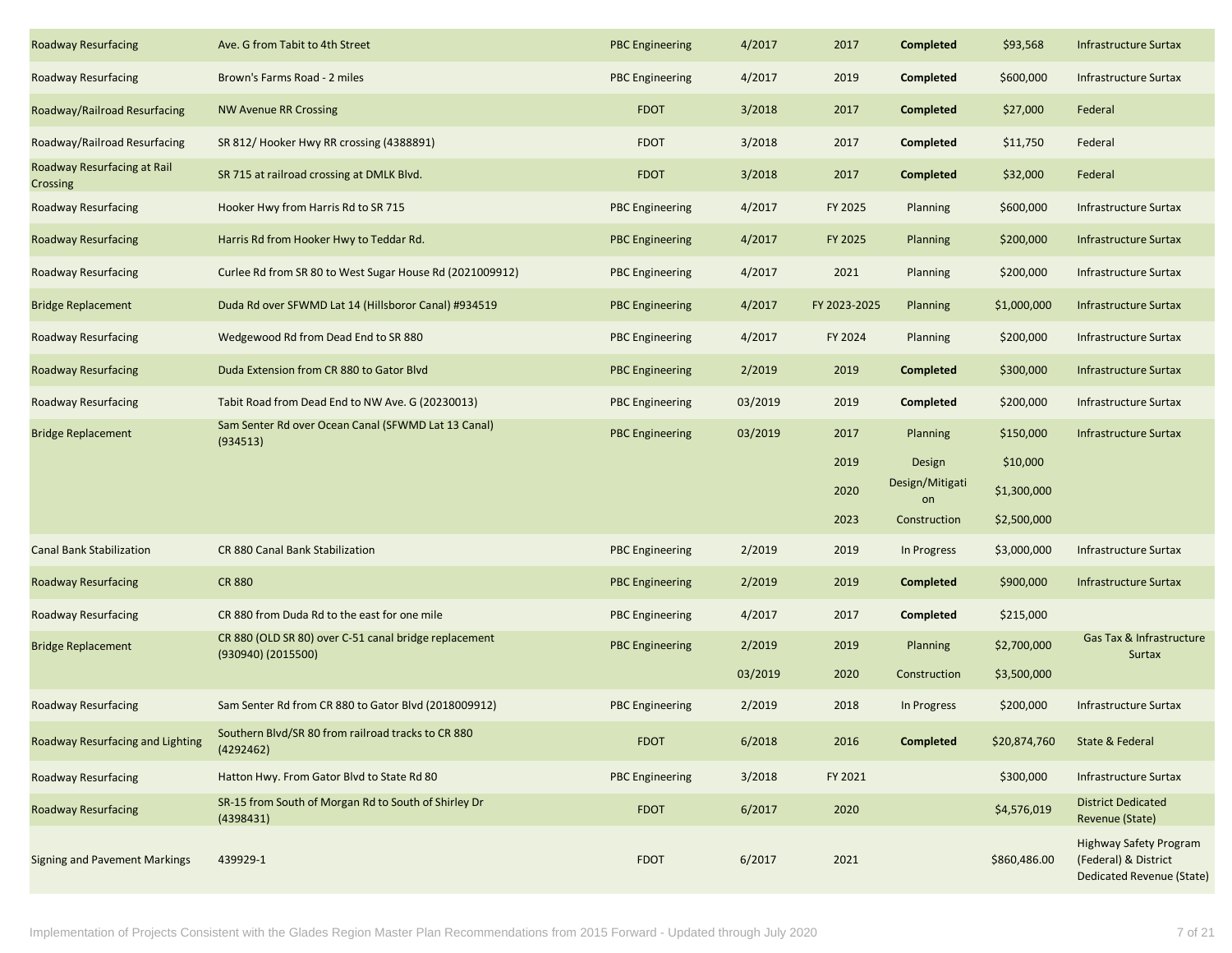| <b>Acceleration Lanes</b>                                             | US-27 at CR-827 & Okeelanta Rd Intersections (4399301)                                                                                                                                                                      |          | <b>FDOT</b>              | 6/2017     | 2021       |                                        | \$2,276,735  | <b>Advance Construction</b><br>NHPP (Federal) |
|-----------------------------------------------------------------------|-----------------------------------------------------------------------------------------------------------------------------------------------------------------------------------------------------------------------------|----------|--------------------------|------------|------------|----------------------------------------|--------------|-----------------------------------------------|
| <b>Roadway Resurfacing</b>                                            | CR 827 from CR 827A to North 1 mile                                                                                                                                                                                         |          | <b>PBC Engineering</b>   | 3/2018     | FY 2026    |                                        | \$200,000    | <b>Infrastructure Surtax</b>                  |
| <b>Glades Community Resurfacing and</b><br>Reconstruction             | <b>Glades Area Street Resurfacing/Reconstruction</b>                                                                                                                                                                        |          | State/Belle Glade        | 6/2018     | FY 2018    |                                        | \$1,000,000  | FY 2018 FL State<br>Appropriation             |
| <b>Small County Outreach Program</b>                                  | Barfield Hwy from E 7th St to E Main St (4420301)                                                                                                                                                                           |          | State/Belle Glade        | 03/2019    | 2019       |                                        | \$3,428,000  | State funding per TIP                         |
| <b>Roadway Resurfacing</b>                                            | CR 827 from US 27 East 2 miles                                                                                                                                                                                              |          | <b>PBC Engineering</b>   | 3/2018     | FY 2026    |                                        | \$300,000    | Infrastructure Surtax                         |
| <b>Roadway Resurfacing</b>                                            | Everglades/E Main St Canal to Canal St pedestrian bridge<br>(4331691)                                                                                                                                                       |          | <b>PBC Engineering</b>   | 6/2017     | 2017       | Completed                              | \$759,800    | <b>TAP-Trans. Alternatives</b><br>Program     |
| City of Belle Glade - Various<br>locations                            | <b>SM County Outreach Program (Construction Grant)</b><br>Resurfacing                                                                                                                                                       | 444098-1 | <b>FDOT</b>              | 02/27/2020 | FY 2020-24 | Adopted, not<br>begun                  | \$926,303    | State 100%                                    |
| SW 10 Ave from S Terminus to Dr.<br>MLK Jr. Blvd.                     | SM County Outreach Program<br>Road Reconstruction - 2 Lanes                                                                                                                                                                 | 442025-1 | <b>FDOT</b>              | 02/27/2020 | 2019       |                                        | \$1,307,813  | State 100%                                    |
| City of Belle Glade Roadway<br><b>Resurfacing - Various locations</b> | <b>Miscellaneous Construction</b>                                                                                                                                                                                           | 440296-1 | <b>FDOT</b>              | 02/27/2020 | 2018       | Adopted, not<br>begun                  | \$928,368    | <b>State 100%</b>                             |
| <b>Glades Communities Street</b><br>Resurfacing and Reconstruction    | The projects include resurfacing, reconstruction, grading and<br>repaving with the amount being allocated according to<br>population.                                                                                       | 1906A    | <b>Belle Glade</b>       | 03/16/2020 | 2020-2021  | $6/29/2020$ -<br>Vetoed by<br>Governor |              | Department of<br>Transportation               |
|                                                                       | Total Number of Paving & Drainage Projects in Belle Glade:                                                                                                                                                                  |          |                          |            | 145        | Total:                                 | \$78,689,607 |                                               |
|                                                                       |                                                                                                                                                                                                                             |          | <b>Water &amp; Sewer</b> |            |            |                                        |              |                                               |
| $GLO6 / 15 - 083$                                                     | Water Main Extension Connecting State Road 15 To State<br>Road 80-Installation Of 16" WM Inside The Former GCI To<br>Loop The System With The Pipe On State Road 15 (N. Main<br>Street) And State Road 80 (Hooker Highway). |          | <b>PBC WUD</b>           | 5/2016     | 2015       | Completed                              | \$850,000    | <b>PBC</b>                                    |
| GL06 / 14-037<br>City of Belle Glade                                  | Runyon Village; Water And Wastewater System<br>Improvements                                                                                                                                                                 |          | <b>PBC WUD</b>           | 5/2016     | 2015       | <b>Completed</b>                       | \$750,819    | <b>PBC</b>                                    |
| 18-010                                                                | WM & FM Relocation in Conflict with USACE wall Project                                                                                                                                                                      |          | <b>PBC WUD</b>           | 3/2018     | 2018       | Construction                           | \$165,000    | <b>PBC</b>                                    |
| 13-052                                                                | Installation Of 16" WM Along SR 15 From SR 80 To Gator Blvd.<br>Installation Of 12" WM Along Gator Blvd From SR 15 To E.<br>Sugarhouse Rd                                                                                   |          | <b>PBC WUD</b>           | 5/2016     | 2015       | Completed                              | \$2,500,000  | <b>PBC</b>                                    |
| GL06 / 15-061                                                         | Installation Of A New 12" WM Along W. Ave A From NW 2nd<br>St To Main St (SR 80) To Provide Water Service To A New CVS<br>Pharmacy At The SE Corner Of W Ave A & Main St                                                    |          | <b>PBC WUD</b>           | 5/2016     | 2015       | <b>Completed</b>                       | \$250,000    | <b>PBC</b>                                    |
| 13-060                                                                | SW Belle Glade WM & Services Replacement - Zone<br>1-Replacement Of Old 2", 4" And 6" WM Pipes With 6" & 8"<br>Pipes. Relocation Of Existing Water Service From The Back To<br>The Front Of The Properties                  |          | <b>PBC WUD</b>           | 5/2016     | 2015       | Completed                              | \$5,700,000  | <b>PBC</b>                                    |
| GL07 / 15-067                                                         | Belle Glade Old Hospital Water Main Rehabilitation                                                                                                                                                                          |          | <b>PBC WUD</b>           | 5/2016     | 2015       | Completed                              | \$200,000    | PBC                                           |
| GL09 / 18-023                                                         | Gravity Sewer Replacement along SW 5th St                                                                                                                                                                                   |          | <b>PBC WUD</b>           | 3/2018     | 2019       | <b>Completed</b>                       | \$150,000    | <b>PBC</b>                                    |
| GL09 / 18-033                                                         | Gravity Sewer Replacement along SW 3rd St                                                                                                                                                                                   |          | <b>PBC WUD</b>           | 3/2018     | 2019       | Completed                              | \$150,000    | <b>PBC</b>                                    |
| GL09 / 17-042                                                         | Gravity Sewer Pipe Replacement Lift Station 8218                                                                                                                                                                            |          | <b>PBC WUD</b>           | 3/2018     | 2017       | <b>Completed</b>                       | \$100,000    | <b>PBC</b>                                    |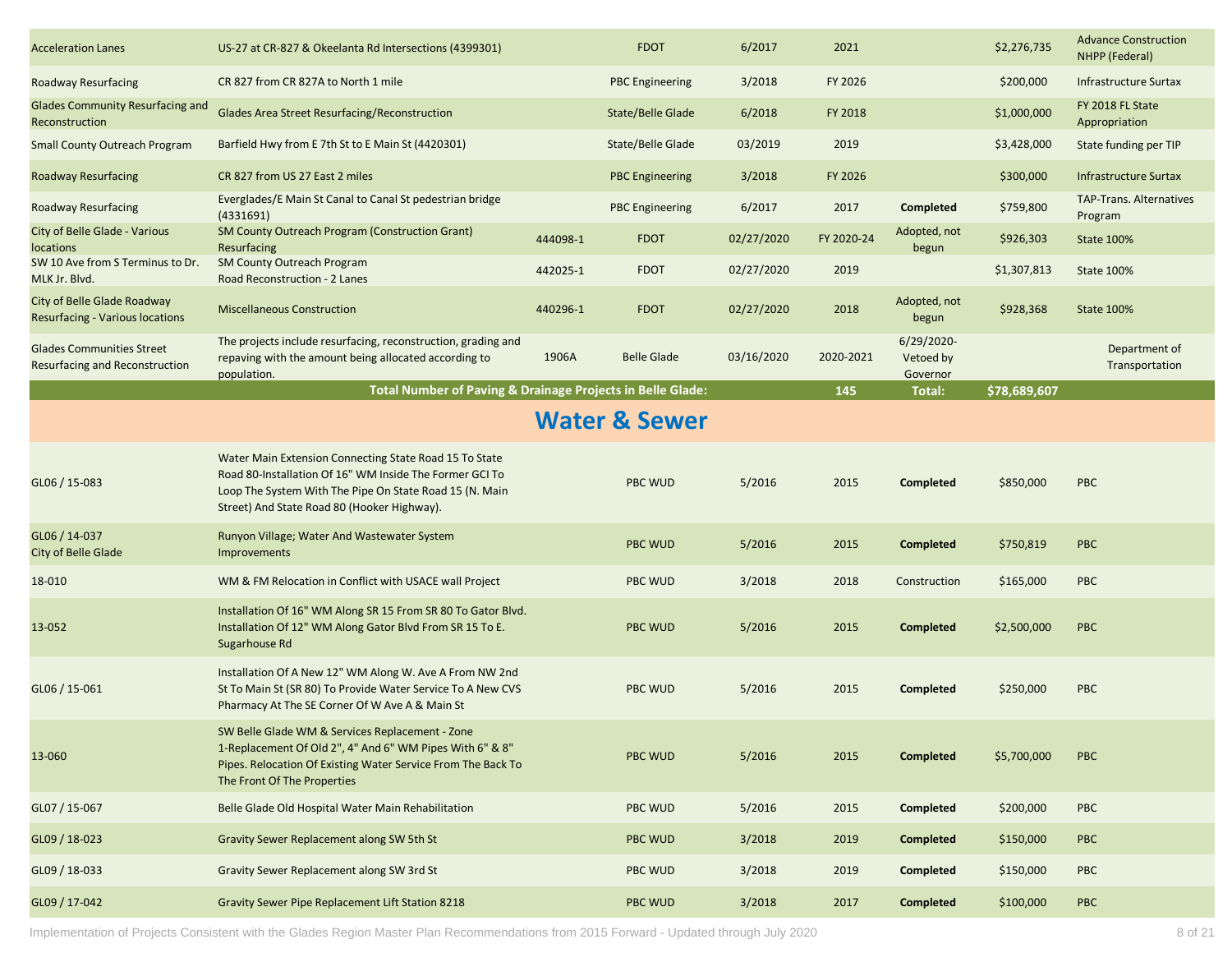| CD12 / 15-072  | 2016 Telemetry Information Management System (TIMS)<br>Improvements- Project contains the following Lift Stations<br>located in the Glades: LS 8116, 8117, 8120, 8128, 8129, 8133,<br>8204, 8209, 8218, 8219, 8305, 8306, and LS 8307. | <b>PBC WUD</b> | 3/2018  | 2016 - 2017 | Completed        | \$328,992   | <b>PBC</b> |
|----------------|----------------------------------------------------------------------------------------------------------------------------------------------------------------------------------------------------------------------------------------|----------------|---------|-------------|------------------|-------------|------------|
| CD12 / 16-027  | 2017 TIMS Improvements - Project contains the following Lift<br>Stations located in the Glades: LS 8102, 8111, 8112, 8127,<br>8137, 8203, 8210, 8213, 8214, 8216, 8217, 8220, 8221, 8241,<br>8242, and LS 8303.                        | <b>PBC WUD</b> | 3/2018  | 2017 - 2018 | Construction     | \$359,428   | <b>PBC</b> |
| CD07 / 18-021  | Gravity Sewer Pipe Replacement Lift Station 8220                                                                                                                                                                                       | <b>PBC WUD</b> | 3/2018  | 2019        | Completed        | \$200,000   | <b>PBC</b> |
| GL06 / 14-092  | Aerial Crossing Replacement Priority 1                                                                                                                                                                                                 | <b>PBC WUD</b> | 3/2018  | 2016-2017   | <b>Completed</b> | \$800,000   | <b>PBC</b> |
| GL06 / 14-037  | Water and Wastewater Improvement in Runyon Village                                                                                                                                                                                     | <b>PBC WUD</b> | 3/2018  | 2017-2019   | Construction     | \$750,000   | <b>PBC</b> |
| GL06 / 14-015  | SW Belle Glade WM Improvement-Zone 2 (limited by MLK<br>Blvd, Main St, W Canal St S and the rail road) & WM<br>Improvement Along SE Ave G                                                                                              | <b>PBC WUD</b> | 5/2016  | 2015 - 2016 | Construction     | \$3,000,000 | <b>PBC</b> |
| GL06 / 15-051  | • Glade Water Line Improvements Zone 3&4-Limited by Main<br>St. SE Ave G and E Canal S--Completed                                                                                                                                      | PBC WUD        | 5/2016  | 2017        | Planning         | \$5,100,000 | <b>PBC</b> |
|                | • Areal Crossings Replacements Priority 2 and 3-Various<br>Locations<br>• Extension of 12-in WM from Gator Blvd and E. Sugar house<br>Rd to Duda Rd                                                                                    |                |         |             |                  |             |            |
| GL06 / 16-014  | Water And Force Main Replacement At Dr. Martin Luther King<br>Jr Blyd And SW 10th St                                                                                                                                                   | <b>PBC WUD</b> | 5/2016  | 2016        | <b>Completed</b> | \$300,000   | <b>PBC</b> |
| GL06 / 15-082  | Remove Abandoned Utilities In SFWMD Canal Right Of Way -<br>E Canal St North                                                                                                                                                           | <b>PBC WUD</b> | 5/2016  | 2016 / 2017 | Completed        | \$300,000   | <b>PBC</b> |
| GL06 / 15-031  | Torry Island And Rim Canal Directional Bore                                                                                                                                                                                            | <b>PBC WUD</b> | 5/2016  | On Hold     | Design           |             | <b>PBC</b> |
| GL06 / 16-037  | Water Main Replacement from E. Sugarhouse Rd to Duda Rd --<br>additional funds added per DEP agreement No. LP50207                                                                                                                     | <b>PBC WUD</b> | 03/2018 | 2017-2018   | Completed        | \$1,400,000 | <b>PBC</b> |
| GL06 / 16-053  | Water Main Replacement along SW 4th St, SW 8th St, SW 9th<br>St, and SW Ave F--additional funds added per DEP agreement<br>No. LP50207                                                                                                 | <b>PBC WUD</b> | 3/2018  | 2019        | <b>Completed</b> | \$2,300,000 | <b>PBC</b> |
| GL10 / 15-023  | Glades Priority 1 Lift Station Rehabilitation - Project contains<br>the following Lift Stations located in the Glades: LS 8118,<br>8130, 8135, 8146, and LS 8148.                                                                      | <b>PBC WUD</b> | 3/2018  | 2019        | <b>Completed</b> | \$1,123,413 | <b>PBC</b> |
| CD08 / 15-096B | Lift Station Rehabilitation Project B; Bid Package 1 - Project<br>contains the following Lift Stations located in the Glades: LS<br>8103, 8109, 8123, 8132, 8136, 8138, 8141, 8143, 8206, and<br>LS 8223.                              | <b>PBC WUD</b> | 3/2018  | 2018 / 2019 | Construction     | \$1,293,100 | <b>PBC</b> |
| CD08 / 15-096  | Lift Station Rehabilitation Project A; Bid Package 2 - Project<br>contains the following Lift Stations located in the Glades: LS<br>8104, 8110, 8113, 8134, 8212, and LS 8147.                                                         | <b>PBC WUD</b> | 03/2018 | 2018/2019   | Construction     | \$610,000   | <b>PBC</b> |
| CD 08 / 17-064 | Improvements to Lift Stations 393, 1023, 5133, and Abidjan<br>Estates Lift Station - Project contains only the Abidjan Estates<br>LS located in the Glades.                                                                            | <b>PBC WUD</b> | 3/2018  | 2018        | Design           | \$275,000   | <b>PBC</b> |
| GL06 / 18-002  | NW Belle Glade WM Improvement-Zone 3 (limited by Main St,<br>W Canal St S and the rail road)                                                                                                                                           | PBC WUD        | 2/2018  | 2018 - 2019 | Design           | \$3,500,000 | <b>PBC</b> |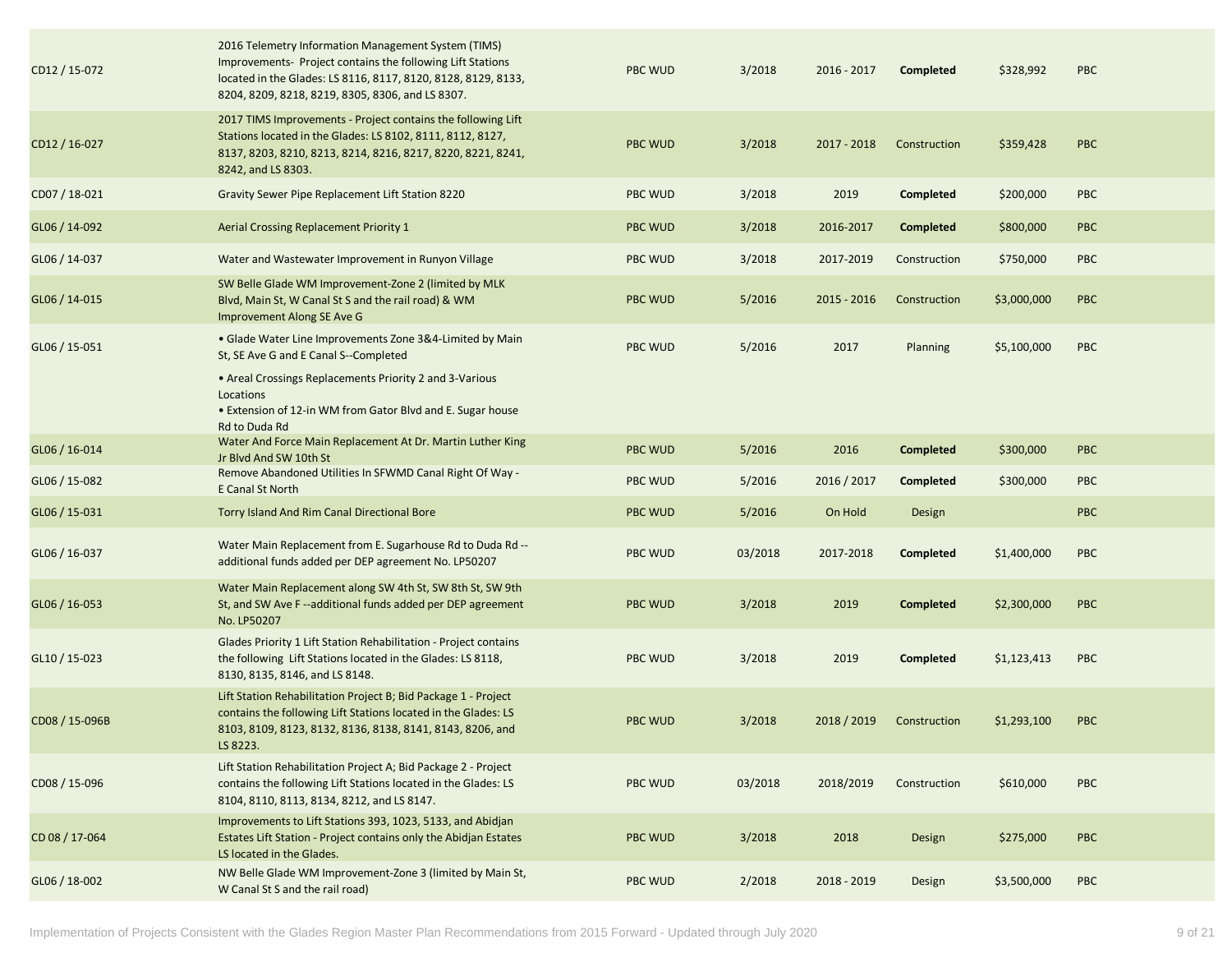| GL08 / 17-058                                                                       | Force Main Improvements to Lift Station 8105                                                                                                                                                                                   |               | <b>PBC WUD</b>                          | 3/2018     | 2019         | <b>Completed</b> | \$200,000    | <b>PBC</b>                                                                                      |  |  |  |
|-------------------------------------------------------------------------------------|--------------------------------------------------------------------------------------------------------------------------------------------------------------------------------------------------------------------------------|---------------|-----------------------------------------|------------|--------------|------------------|--------------|-------------------------------------------------------------------------------------------------|--|--|--|
| GL09 / 15-024                                                                       | Glades Priority 1 Collection System Rehabilitation Project                                                                                                                                                                     |               | PBC WUD                                 | 3/2018     | 2017-2019    | <b>Completed</b> | \$3,000,000  | PBC                                                                                             |  |  |  |
| $GL$ 06 $/$ 18 - 076                                                                | WM Replacement of S Main St, SE Avenue K to Ice House                                                                                                                                                                          |               | <b>PBC WUD</b>                          | 10/2018    | 2018         | Design           | \$1,500,000  | <b>PBC</b>                                                                                      |  |  |  |
| Belle Glade Lake Okeechobee<br>Watershed Area Stormwater<br>Conveyance Improvements | Design & construct stormwater conveyance in the NW/SW<br>3rd SW Ave. B Extension Corridor to prevent flooding, protect<br>life, health, safety of residents, visitors, businesses, property<br>& State waters.                 | LFIR#<br>1131 | City of Belle Glade                     | 03/16/2020 | 2020-2021    | Appropriated     | \$100,000    | Department of<br><b>Environmental Protection</b><br>(General Revenue Fund /<br>Line Item 1635A) |  |  |  |
| CD <sub>08</sub>                                                                    | Construction of a new lift station LS 8119; New force main to<br>service the new LS 8119 (4-in diameter, PVC, 1700 ft)                                                                                                         |               | <b>PBC WUD</b>                          | 5/2016     | 2016         | <b>Planning</b>  | \$2,300,000  | PBC                                                                                             |  |  |  |
|                                                                                     | Total Number of Water & Sewer Projects in Belle Glade:                                                                                                                                                                         |               |                                         |            | 34           | Total:           | \$39,555,752 |                                                                                                 |  |  |  |
| <b>Other Infrastructure Projects</b>                                                |                                                                                                                                                                                                                                |               |                                         |            |              |                  |              |                                                                                                 |  |  |  |
| <b>Belle Glade Fiber</b>                                                            | Extending County fiber to County served/managed facilities.                                                                                                                                                                    | I341          | <b>PBC</b>                              | 03/05/2020 | 2019         | In progress      | \$1,700,001  |                                                                                                 |  |  |  |
|                                                                                     | Total Number of Other Infrastructure Projects in Belle Glade:                                                                                                                                                                  |               |                                         |            | $\mathbf{1}$ | Total:           | \$1,700,001  |                                                                                                 |  |  |  |
|                                                                                     |                                                                                                                                                                                                                                |               | <b>Public Transportation</b>            |            |              |                  |              |                                                                                                 |  |  |  |
| Increased bus frequency from the<br>Mall at Wellington Green to West<br>Tech        | Truncate Route 40 at Mall at Wellington Green (MWG) and<br>increase frequency to 20 minutes from MWG to West Tech<br>and eventually to future Inland Logistics Center (ILC)<br>4 buses @ \$2.4M / Operational cost \$3,206,160 |               | <b>PBC Palm Tran</b>                    | 5/2016     |              | Planning         | \$5,606,160  |                                                                                                 |  |  |  |
|                                                                                     |                                                                                                                                                                                                                                |               |                                         |            |              |                  |              |                                                                                                 |  |  |  |
|                                                                                     | Total Number of Public Transportation Projects in Belle Glade:                                                                                                                                                                 |               |                                         |            | $\mathbf{1}$ | Total:           | \$5,606,160  |                                                                                                 |  |  |  |
|                                                                                     |                                                                                                                                                                                                                                |               | <b>Parks &amp; Recreation</b>           |            |              |                  |              |                                                                                                 |  |  |  |
| <b>Pioneer Park</b>                                                                 | <b>Glades Pioneer Park Fitness Zone</b>                                                                                                                                                                                        |               | PBC Parks &<br>Recreation/HUD           | 6/2018     | 2019         | In progress      | \$295,000    | <b>Infrastructure Surtax</b>                                                                    |  |  |  |
| <b>Lyons Park Tennis Courts</b>                                                     | Rehabilitation of tennis courts                                                                                                                                                                                                |               | <b>Belle Glade</b>                      | 5/2016     | 2016         | Completed        | \$8,900      | <b>Belle Glade</b>                                                                              |  |  |  |
| <b>Mace Park</b>                                                                    | Rehabilitation of dugouts at the baseball parks                                                                                                                                                                                |               | <b>Belle Glade</b>                      | 5/2016     | 2016         | <b>Completed</b> | \$2,700      | <b>Belle Glade</b>                                                                              |  |  |  |
| <b>Marina Observation Tower</b>                                                     | Construction of an observation tower at the marina.                                                                                                                                                                            |               | <b>Belle Glade</b>                      | 5/2016     | 2017         | In Progress      | \$50,000     | 2015-2016 Florida<br><b>Recreation Development</b><br>Assistance Program<br>(FRDAP)             |  |  |  |
| <b>Pioneer Park</b>                                                                 | Light Replacement - Tennis and Basketball Courts                                                                                                                                                                               |               | <b>PBC Parks &amp;</b><br>Recreation    | 6/2018     | 2018         | <b>Planning</b>  | \$200,000    | <b>Infrastructure Surtax</b>                                                                    |  |  |  |
| Pioneer Park                                                                        | Field 2 Light Replacement                                                                                                                                                                                                      |               | PBC Parks &                             | 6/2018     | 2018         | Planning         | \$100,000    | Infrastructure Surtax                                                                           |  |  |  |
| <b>Pioneer Park</b>                                                                 | Athletic Facilities Improvement, Sports Turf                                                                                                                                                                                   |               | Recreation<br>PBC Parks &<br>Recreation | 4/2017     | 2017-2026*   | Planning         | \$2,000,000  | <b>Infrastructure Surtax</b>                                                                    |  |  |  |
| <b>Pioneer Park</b>                                                                 | <b>Pathway Repairs</b>                                                                                                                                                                                                         |               | PBC Parks &<br>Recreation               | 10/2017    | 2018         | Completed        | \$20,000     | <b>Infrastructure Surtax</b>                                                                    |  |  |  |
| <b>Pioneer Park</b>                                                                 | Playground with Swings Replacement                                                                                                                                                                                             |               | PBC Parks &<br>Recreation               | 10/2017    | 2019         | Design           | \$80,500     | Infrastructure Surtax                                                                           |  |  |  |
| <b>Pioneer Park</b>                                                                 | <b>Residence Trailer</b>                                                                                                                                                                                                       |               | PBC Parks &<br>Recreation               | 6/2018     | 2019         | Completed        | \$150,000    | Infrastructure Surtax                                                                           |  |  |  |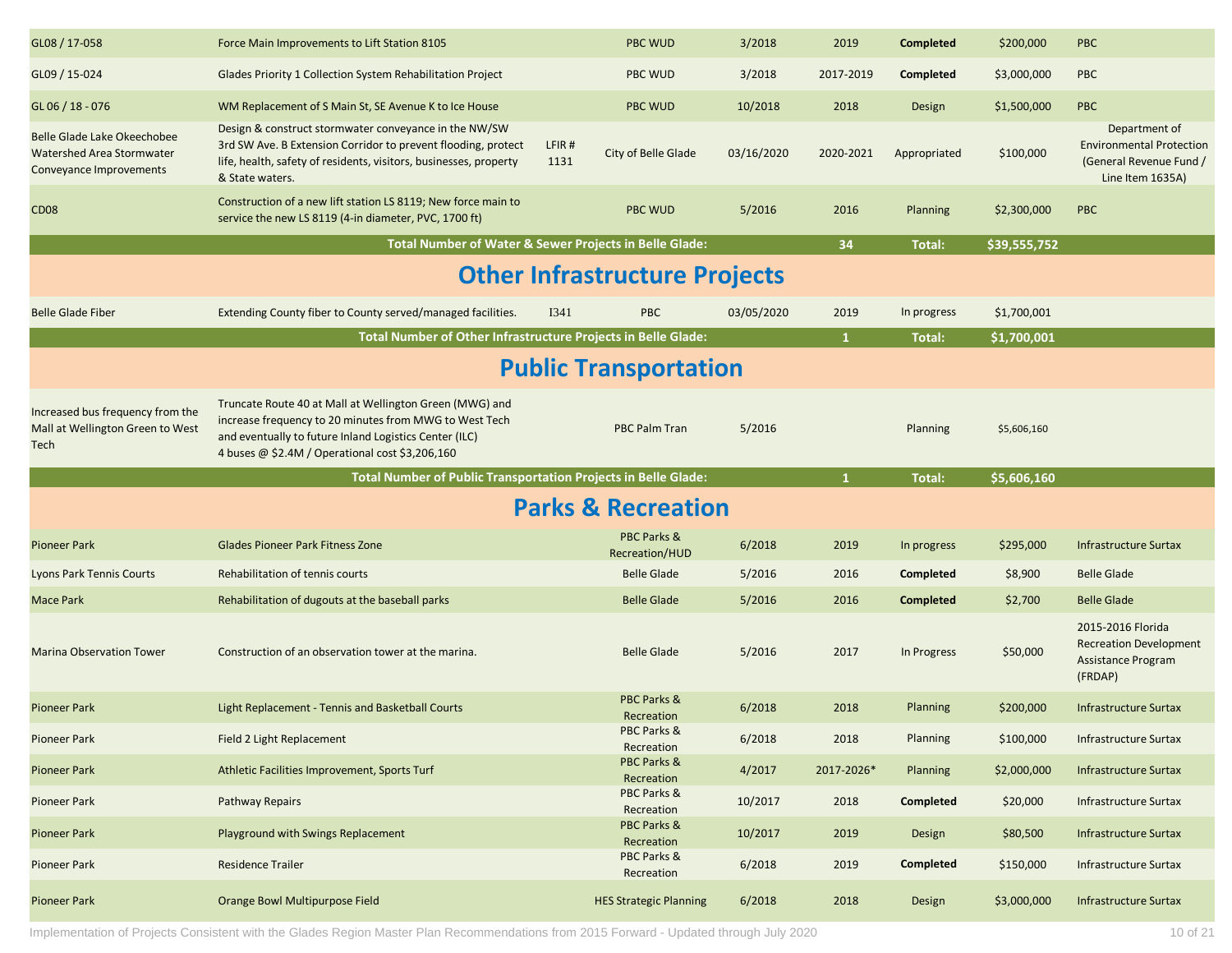| <b>Pioneer Park</b>                                         | Playground at Picnic Shelter Replacement                                                                                                                                                                                                                            | PBC Parks &<br>Recreation                                   | 10/2017    | 2019       | Design               | \$30,000     | Infrastructure Surtax          |
|-------------------------------------------------------------|---------------------------------------------------------------------------------------------------------------------------------------------------------------------------------------------------------------------------------------------------------------------|-------------------------------------------------------------|------------|------------|----------------------|--------------|--------------------------------|
| <b>Pioneer Park</b>                                         | Street/Parking Lot Lighting Replacement - LED Lights                                                                                                                                                                                                                | <b>PBC Parks &amp;</b><br>Recreation                        | 4/2017     | 2017-2026* | <b>Planning</b>      | \$60,000     | Infrastructure Surtax          |
| <b>Pioneer Park</b>                                         | <b>Public Facilities and Infrastructure</b><br>ADA improvements to restrooms, parking lots and pathways                                                                                                                                                             | PBC Parks and<br>Recreation                                 | 02/28/2020 | 12/31/2020 |                      | \$140,000    | <b>CDBG</b>                    |
|                                                             |                                                                                                                                                                                                                                                                     | Total Number of Parks & Recreation Projects in Belle Glade: |            | 14         | Total:               | \$6,137,100  |                                |
|                                                             |                                                                                                                                                                                                                                                                     | <b>Public Facilities</b>                                    |            |            |                      |              |                                |
| <b>Adaptive Reuse Project</b>                               | Redevelopment of the former Belle Glade Water Treatment<br>Plant. The City proposes to demolish, recycle, haul and<br>dispose of all remaining structures and debris from the<br>premises. It is anticipated the City will develop the site for<br>public purposes. | <b>Belle Glade</b>                                          |            | 2016       | April - June<br>2016 |              |                                |
| <b>Bill Bailey Community Center</b>                         | Renovation of the community center                                                                                                                                                                                                                                  | PBC HES/HUD                                                 | 5/2016     | 2016       | <b>Completed</b>     | \$560,000    | <b>CDBG</b>                    |
| Belle Glade Airport                                         | A/P Maintenance Facility                                                                                                                                                                                                                                            | <b>FDOT</b>                                                 | 4/2017     | 2018-2019  |                      |              |                                |
| <b>West Tech Education Center</b>                           | <b>Facility Improvements</b>                                                                                                                                                                                                                                        | PBC/West Tech                                               | 4/2017     | 2017-2026* | Planning             | \$11,471,714 | Infrastructure Surtax          |
| Lakeshore Civic Center                                      | <b>Improvements to Facility</b>                                                                                                                                                                                                                                     | <b>Belle Glade/HES</b>                                      | 03/2019    | 2016-2017  | Completed            | \$336,000    |                                |
| <b>Renovation of Cooperative</b>                            | LotB - Infrastructure/                                                                                                                                                                                                                                              |                                                             |            |            |                      |              | <b>Capital &amp; Operating</b> |
| <b>Extension Office - Belle Glade</b>                       | 101AG16CA                                                                                                                                                                                                                                                           | AG16<br><b>Belle Glade</b>                                  | 03/12/2020 | 2019       |                      | \$84,000     | Expense                        |
|                                                             |                                                                                                                                                                                                                                                                     | The Number of Public Facilities Projects in Belle Glade:    |            | 6          | <b>Total:</b>        | \$12,451,714 |                                |
|                                                             |                                                                                                                                                                                                                                                                     | <b>Housing/Commercial Structures</b>                        |            |            |                      |              |                                |
| Demolition of 7 structures                                  | Demolition of unsafe, uninhabited structures                                                                                                                                                                                                                        | PBC HES/HUD                                                 | 5/2016     | 2016       | Completed            | \$91,392     | <b>NSP</b>                     |
| Demolition of 1 structure                                   | Demolition of unsafe, uninhabited structure                                                                                                                                                                                                                         | PBC HES/HUD                                                 | 5/2016     | 2017       | Planned              | \$11,290     | <b>NSP</b>                     |
| Demolition                                                  | Demolition of the old water treatment plant                                                                                                                                                                                                                         | PBC HES/Belle Glade                                         | 5/2016     | 2016       | In progress          | \$107,445    | PBC SWA grant program          |
| <b>Roofs Replaced</b>                                       | Roof replacements program - 45 per year for 10 yrs.                                                                                                                                                                                                                 | <b>BGHA</b>                                                 | 4/2017     | 2017-2027  |                      |              | <b>BGHA O&amp;M Funds</b>      |
| Cabinets, Counter tops, Flooring                            | BGHA - update/replace home interiors                                                                                                                                                                                                                                | <b>BGHA</b>                                                 | 4/2017     | 2017-2018  |                      |              | <b>BGHA O&amp;M Funds</b>      |
| <b>HOME Purchase Assistance</b>                             | 1 Unit Purchased through Federal HOME purchase assistance<br>program                                                                                                                                                                                                | <b>PBC HES</b>                                              | 3/2018     | 2016       | <b>Completed</b>     | \$187,146    | <b>HOME</b>                    |
| <b>Housing Rehabilitation-Single</b><br><b>Family Homes</b> | Housing Rehabilitation of owner-occupied units (2 units)                                                                                                                                                                                                            | PBC HES                                                     | 3/2018     | 2016       | Completed            | \$86,667     | <b>SHIP</b>                    |
| <b>Housing Rehabilitation-Single</b><br><b>Family Homes</b> | Housing Rehabilitation of owner-occupied units (4 units)                                                                                                                                                                                                            | PBC HES                                                     | 3/2018     | 2017       | <b>Completed</b>     | \$187,885    | <b>SHIP</b>                    |
| Purchase Assistance Program                                 | Purchase of Single Family Home through UHT and SHIP (2)<br>units)                                                                                                                                                                                                   | PBC HES                                                     | 3/2018     | 2017       | Completed            | \$39,700     | SHIP & UHT                     |
| <b>Multi-family Development</b>                             | Site of Old City Hall--mixed use with rental Apts. (4 units)                                                                                                                                                                                                        | PBC HES                                                     | 3/2018     | 2016       | <b>Completed</b>     | \$1,028,000  | Section 108                    |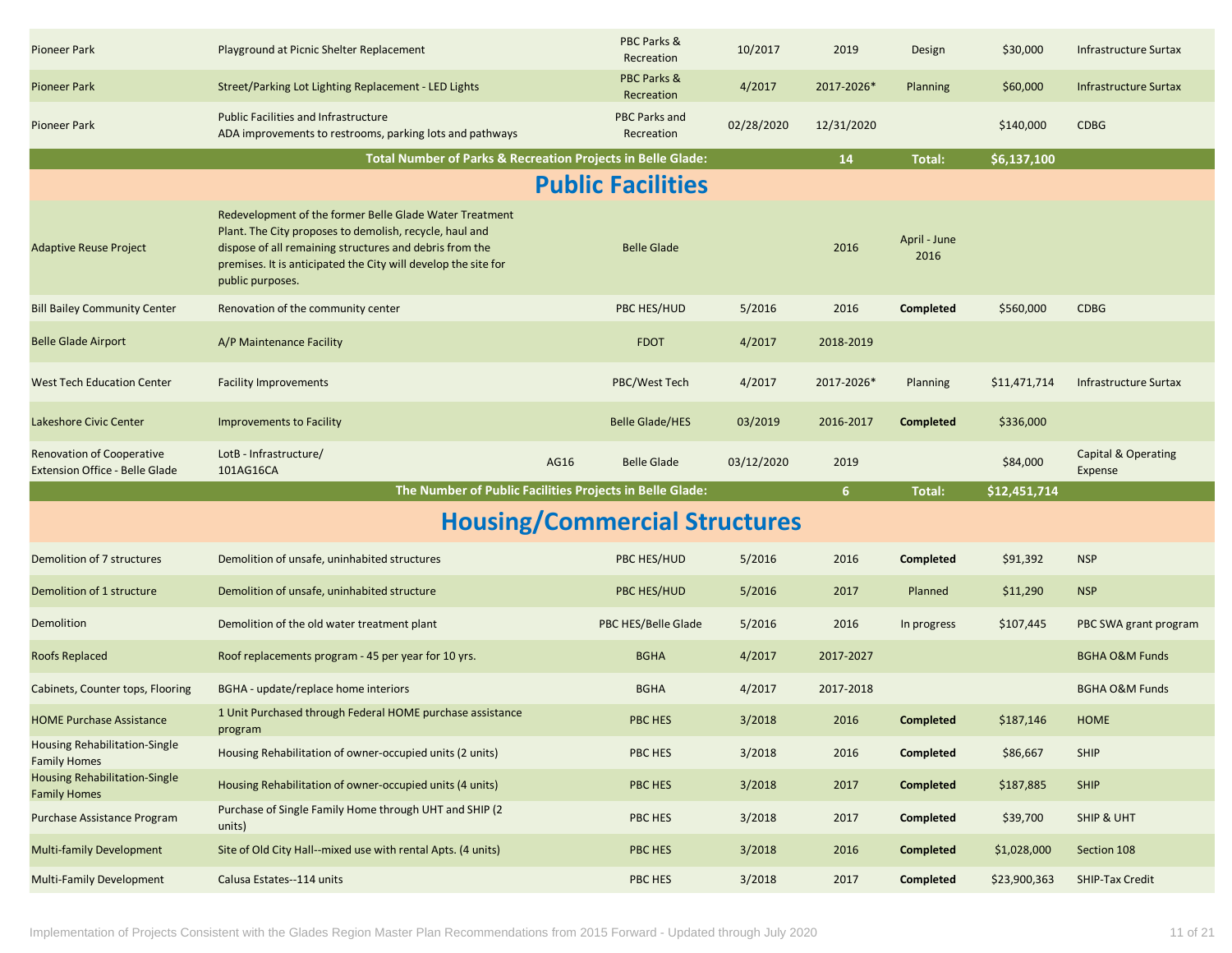| <b>Multi-family Development</b>                       | Covenant Villas--144 units                                                                                                                                                                              | PBC HES/PBCHFA                                                          | 3/2018     | 2017            | <b>Completed</b>                                     | \$22,000,000 | Loan/SHIP/HOME/PBCHFA<br>/DRI2          |
|-------------------------------------------------------|---------------------------------------------------------------------------------------------------------------------------------------------------------------------------------------------------------|-------------------------------------------------------------------------|------------|-----------------|------------------------------------------------------|--------------|-----------------------------------------|
| <b>Multi-family Development</b>                       | Canal Front Apartments--29 units                                                                                                                                                                        | PBC HES                                                                 | 3/2018     | 2018            | In Progress                                          | \$1,654,012  |                                         |
| <b>Multi-family Development</b>                       | Amelia Estates--42 units                                                                                                                                                                                | <b>PBC HES</b>                                                          | 3/2018     | 2017            | <b>Completed</b>                                     | \$6,650,000  | <b>UHTF</b>                             |
| <b>Covenant Villas</b>                                | Extensive renovation of 131 units                                                                                                                                                                       | PBC HES/HUD/<br>State/PBCHA                                             | 4/2017     | 2017            |                                                      |              | Housing Credits/HOME/<br>SHIP/Loan      |
| <b>Belle Glade Asbestos Removal and</b><br>Demolition | This project will provide construction services for the safe<br>demolition of 50+ hazardous condemned buildings. The<br>property can only be used for low-income housing for a<br>period of five years. | City of Belle Glade                                                     | 03/16/2020 | 2020-2021       | 07/01/2020<br>Died in<br>Appropriations<br>Committee |              | Department of Economic<br>Opportunity   |
|                                                       | Total Number of Housing/Commercial Structures Projects in Belle Glade:                                                                                                                                  |                                                                         |            | 22 <sub>2</sub> | Total:                                               | \$55,943,900 |                                         |
|                                                       |                                                                                                                                                                                                         | <b>Public Services</b>                                                  |            |                 |                                                      |              |                                         |
| <b>Code Enforcement</b>                               | Salaries for code enforcement officers                                                                                                                                                                  | PBC HES/HUD/Belle<br>Glade                                              | 5/2016     | 2015            | Complete                                             | \$119,406    | <b>CDBG</b>                             |
| <b>Redlands Christian Migrant</b><br>Association      | Provides comprehensive child development services for low<br>and moderate income children.                                                                                                              | PBC HES/HUD/<br><b>Redlands Christian</b><br><b>Migrant Association</b> | 5/2016     | 2016            | Complete                                             | \$10,569     | <b>CDBG</b>                             |
| <b>Redlands Christian Migrant</b><br>Association      | Provides comprehensive child development services for low<br>and moderate income children.                                                                                                              | <b>PBC</b><br>HES/HUD/Redlands<br><b>Christian Migrant</b>              | 03/2019    | 2019            | In progress                                          | \$14,495     | <b>CDBG</b>                             |
| <b>Redlands Christian Migrant</b><br>Association      | Provide comprehensive child development services to<br>children of farmworkers.                                                                                                                         | <b>PBC</b><br>HES/HUD/Redlands<br><b>Christian Migrant</b>              | 02/28/2020 | 9/30/2020       | In progress                                          | \$14,415     | <b>CDBG</b>                             |
| <b>Sickle Cell Foundation</b>                         | Provides comprehensive case management to persons living<br>in the Glades area of PBC with sickle cell disease or sickle cell<br>trait.                                                                 | PBC HES/HUD/ Sickle<br><b>Cell Foundation</b>                           | 5/2016     | 2016            | Complete                                             | \$13,588     | <b>CDBG</b>                             |
| <b>Sickle Cell Foundation</b>                         | Provides comprehensive case management to persons living<br>in the Glades area of PBC with sickle cell disease or sickle cell<br>trait.                                                                 | PBC HES/HUD/Sickle<br><b>Cell Foundation</b>                            | 03/2019    | 2019            | In progress                                          | \$17,877     | <b>CDBG</b>                             |
| Sickle Cell Foundation                                | Provide comprehensive case management to persons living<br>with sickle cell disease or sickle cell trait in the Glades area of<br>Palm Beach County.                                                    | PBC HES/HUD/Sickle<br><b>Cell Foundation</b>                            | 02/28/2020 | 9/30/2020       | In progress                                          | \$17,777     | <b>CDBG</b>                             |
| <b>Glades West Tech</b>                               | Development of a comprehensive HVAC and maintenance<br>technician training program using West Tech as well as other<br>facilities designed to meet Glades occupational training<br>needs.               | <b>Glades West Tech</b>                                                 | 5/2016     |                 | <b>Completed</b>                                     | \$1,471,714  | 2016 State Legislature<br>Appropriation |
| <b>Code Enforcement</b>                               | Support code enforcement activities in target areas                                                                                                                                                     | PBC HES/HUD/Belle<br>Glade                                              | 4/2017     | 2016-2017       | Completed                                            | \$119,645    | <b>CDBG</b>                             |
| <b>Code Enforcement</b>                               | Support code enforcement activities in target areas                                                                                                                                                     | PBC HES/HUD/Belle<br>Glade                                              | 4/2017     | 2017-2018       | <b>Completed</b>                                     | \$150,447    | <b>CDBG</b>                             |
| <b>Code Enforcement</b>                               | Support code enforcement activities in target areas                                                                                                                                                     | PBC HES/HUD/Belle<br>Glade                                              | 03/2019    | 2019            | In Progress                                          | \$148,214    | <b>CDBG</b>                             |
| <b>Code Enforcement</b>                               | Provide support for code enforcement activities within the<br>municipal boundaries of the City of Belle Glade.                                                                                          | PBC HES/HUD/Belle<br>Glade                                              | 02/28/2020 | 9/30/2020       | In progress                                          | \$147,060    | <b>CDBG</b>                             |
|                                                       |                                                                                                                                                                                                         | Total Number of Public Services Projects in Belle Glade:                |            | 12 <sub>1</sub> | Total:                                               | \$2,245,207  |                                         |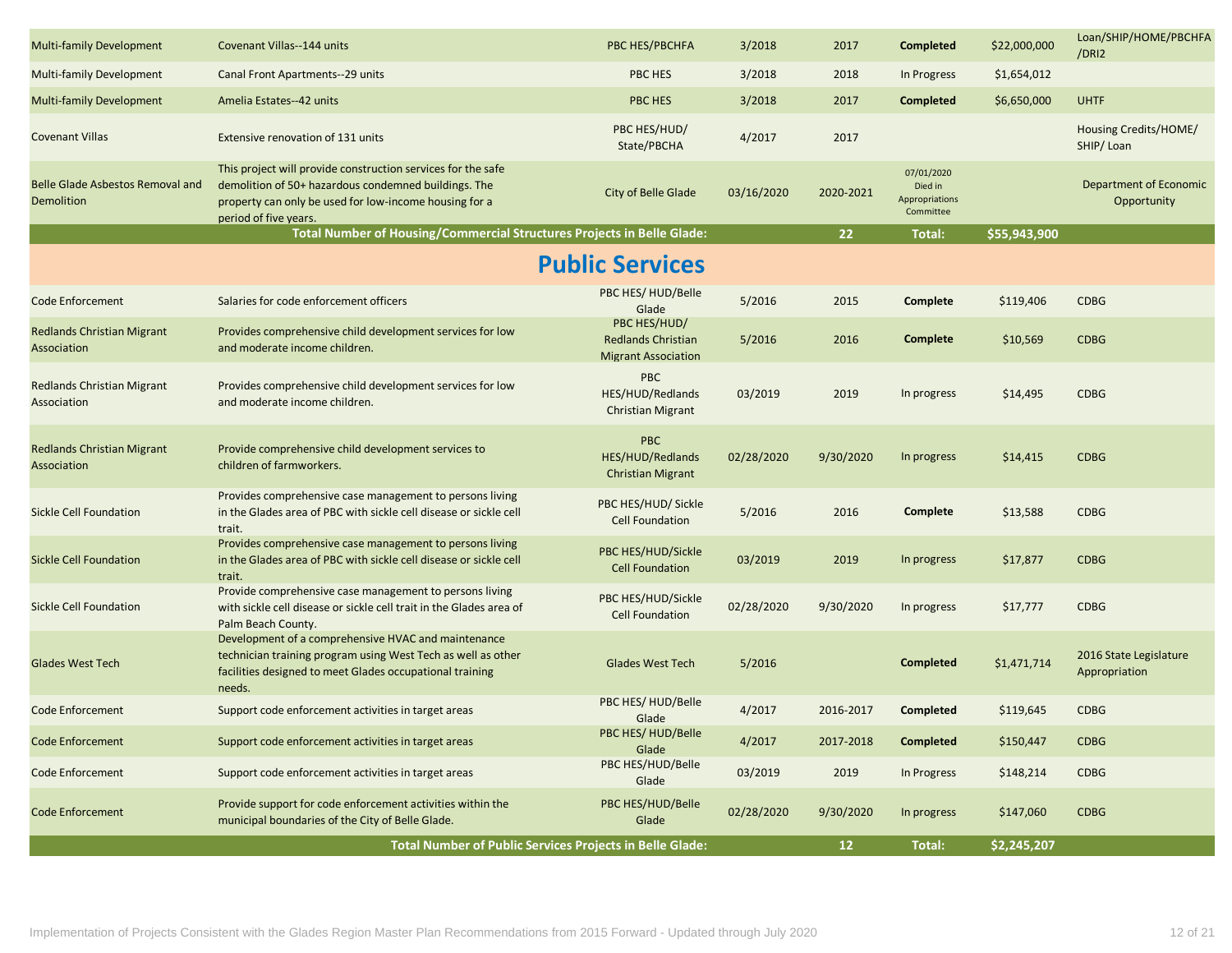### **Economic Development**

| <b>Local Business</b>                   | ARK305 (Papa John's)                                                                         | PBC HES                                         | 6/20/2019 | 2019            | In Closing       | \$356,000     | Section 108/IRP<br>loan/other financing      |
|-----------------------------------------|----------------------------------------------------------------------------------------------|-------------------------------------------------|-----------|-----------------|------------------|---------------|----------------------------------------------|
| <b>Local Business</b>                   | <b>ARC Realty</b>                                                                            | PBC HES                                         | 4/9/2019  | 2019            | In Closing       | \$282,000     | Section 108/IRP/other<br>financing           |
| <b>Local Business</b>                   | <b>Myr's Management Services</b>                                                             | PBC HES                                         | 3/2018    | In pipeline     | In pipeline      | \$250,811     | Section 108/IRP/other<br>financing           |
| <b>Local Business</b>                   | Canal Front--15 Jobs created                                                                 | PBC HES                                         | 3/2018    | 2016            | <b>Completed</b> | \$2,322,290   | Section 108/Other<br>financing               |
| <b>Local Business</b>                   | Glades Plaza #2--15 jobs created                                                             | PBC HES                                         | 3/2018    | 2017            | <b>Completed</b> | \$514,000     | Section 108/IRP<br>loan/other financing      |
| <b>Local Business</b>                   | Madina Sod--6 Jobs to be created                                                             | PBC HES                                         | 3/2018    | 2018            | <b>Completed</b> | \$227,304     | Section 108/IRP<br>loan/other financing      |
| <b>Local Business</b>                   | Old City Hall - 15 jobs committed / 8 created                                                | PBC HES                                         | 03/2019   | 2016            | <b>Completed</b> | \$1,932,260   | Section 108/IRP/Energy<br>and BEDI financing |
| <b>Local Business</b>                   | 200 SW Avenue E Belle Glade                                                                  | PBC HES                                         | 03/2019   | 2018            | In pipeline      | \$182,692     | <b>IRP Loan Financing</b>                    |
| West Tech Pre Apprenticeship<br>Program | Vocational training in trades such as plumbing, HVAC,<br>carpentry, electrical and welding.  | State/West Tech                                 | 5/2016    |                 | In Progress      | \$1,721,714   | 2016 State Legislature<br>Appropriation      |
| <b>Local Business</b>                   | Project Paper: Create 40 new jobs during the first two years<br>and retain 150 existing jobs | PBC HES                                         | 09/2018   | 2019            | In Progress      | \$478,873     | <b>PBC</b>                                   |
|                                         | Total Number of Economic Development Projects in Belle Glade:                                |                                                 |           | 10 <sup>°</sup> | Total:           | \$8,267,944   |                                              |
|                                         |                                                                                              | <b>Total Number of Projects in Belle Glade:</b> |           | 244             | Total:           | \$210,597,385 |                                              |

\* As Infrastructure Surtax revenue is generated through 2026, projects will be completed in the order in which they were prioritized. \*\* The date that the project was sourced and added to this list.



#### **Implementation of Projects Consistent with Glades Region Master Plan Recommendations from 2015 Forward**

**City of Pahokee**

| Project                             | <b>Item Description</b>                                                  | Item# | <b>Implementing</b><br><b>Entity</b> | <b>Origination</b><br>Date** | <b>Start Date</b> | <b>Status</b> | <b>Budget</b> | <b>Funding Source</b>     |  |
|-------------------------------------|--------------------------------------------------------------------------|-------|--------------------------------------|------------------------------|-------------------|---------------|---------------|---------------------------|--|
| <b>Roads, Paving &amp; Drainage</b> |                                                                          |       |                                      |                              |                   |               |               |                           |  |
|                                     | Palm Beach County Glades Airport Expand Aircraft Parking Apron (4401011) |       | Palm Beach County                    | 03/2018                      | 2020              |               | 1,500,000     | State PTO and local funds |  |
|                                     | Additional hangar facilities & supporting infrastructure<br>(4346161)    |       | Palm Beach County                    | 03/2018                      | 2019              |               | 2,000,000     |                           |  |
|                                     | Infrastructure and site improvements (4420131)                           |       | Palm Beach County                    | 03/2018                      | 2021              |               | 2,000,000     |                           |  |
| <b>Main Street</b>                  | Main Street Improvements                                                 |       | <b>PBC Engineering</b>               | 4/2017                       |                   |               | \$530,000     | PBC                       |  |
| 1st Street                          | 1st Street Improvements                                                  |       | <b>PBC Engineering</b>               | 4/2017                       |                   |               | \$450,000     | PBC                       |  |

Implementation of Projects Consistent with the Glades Region Master Plan Recommendations from 2015 Forward - Updated through July 2020 13 of 21 01 2016 Forward - Updated through July 2020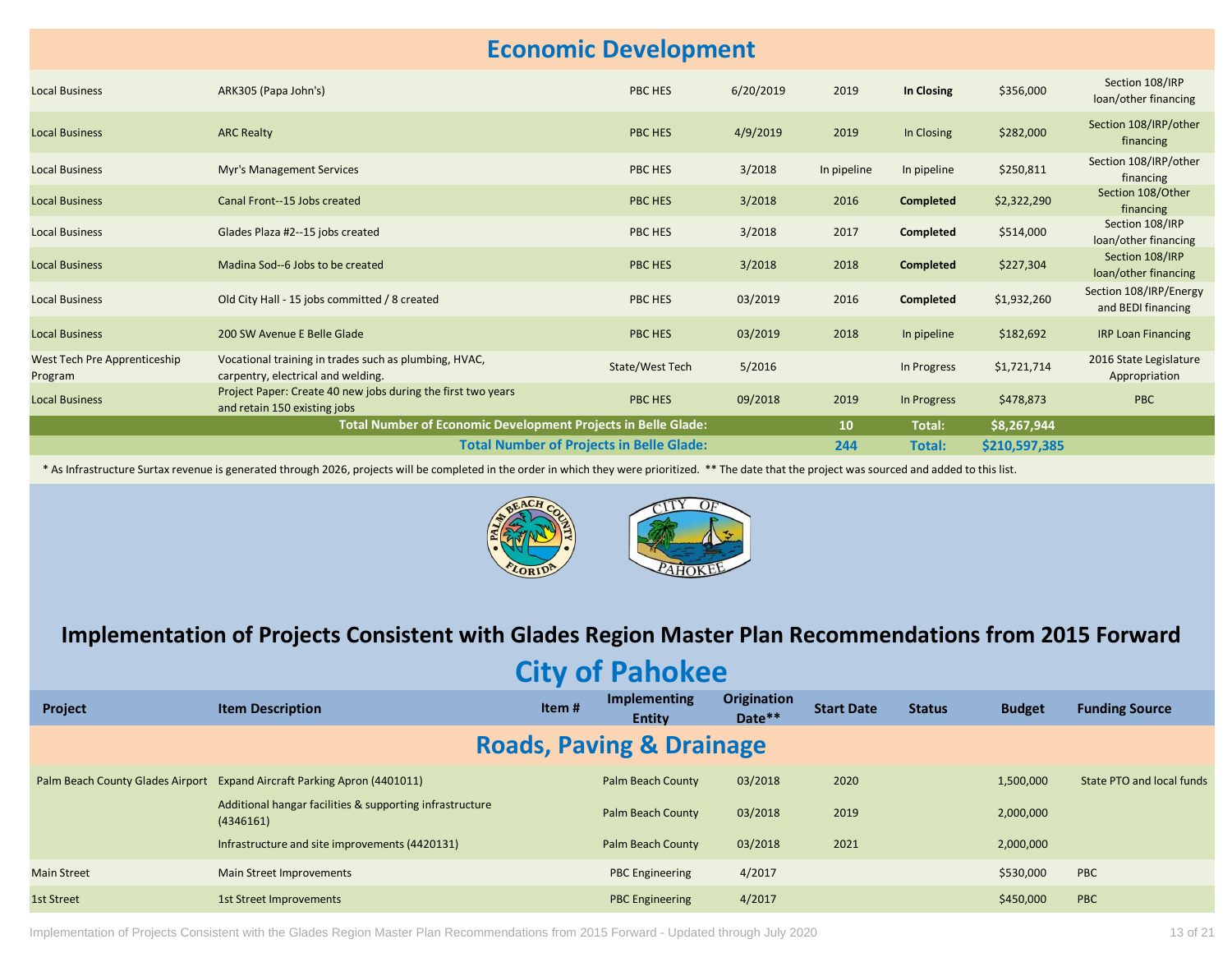| <b>Roadway Resurfacing</b>                            | Eldorado Dr from Pee Hokey Dr to Muck City Road<br>(20230014)                                                                                                |               | <b>PBC Engineering</b>        | 4/2017     | FY 2023        | Planning                                                    | \$200,000    | <b>Infrastructure Surtax</b>                      |
|-------------------------------------------------------|--------------------------------------------------------------------------------------------------------------------------------------------------------------|---------------|-------------------------------|------------|----------------|-------------------------------------------------------------|--------------|---------------------------------------------------|
| Roadway Resurfacing                                   | Seville St from Pee Hokey Dr to Muck city Rd (20230015)                                                                                                      |               | <b>PBC Engineering</b>        | 4/2017     | FY 2023        | Planning                                                    | \$200,000    | <b>Infrastructure Surtax</b>                      |
| <b>Roadway Resurfacing</b>                            | Joe Louis Blvd from Dead End to Muck City Rd (20230016)                                                                                                      |               | <b>PBC Engineering</b>        | 4/2017     | FY 2023        | Planning                                                    | \$200,000    | Infrastructure Surtax                             |
| <b>Roadway Resurfacing</b>                            | Muck City Rd. from SR 700 to State Market Rd                                                                                                                 |               | <b>PBC Engineering</b>        | 3/2018     | FY 2024        | Planning                                                    | \$800,000    | <b>Infrastructure Surtax</b>                      |
| Stormwater Improvements                               | Pahokee Glades Citizens Villa Stormwater Improvements                                                                                                        |               | State/Pahokee                 | 6/2017     | 2017-2018      |                                                             | \$635,000    | <b>FL State Appropriation</b>                     |
| <b>East Lake Village</b>                              | Improvement to the storm water drainage and canal                                                                                                            |               | State/Pahokee                 | 6/2017     | 2017-2018      |                                                             | \$750,000    | <b>FL State Appropriation</b>                     |
| <b>Roadway Resurfacing</b>                            | McClure Rd from Lake Ave to Rim Canal Rd (4403911)                                                                                                           |               | State/Pahokee                 | 6/2017     | 2018           |                                                             | \$3,427,543  | <b>FDOT</b>                                       |
| <b>Phase IV</b><br>Glades Area                        | *Street Resurfacing and Reconstruction<br>(Pahokee)                                                                                                          | 443363-2      | <b>FDOT</b>                   | 02/27/2020 | 2019           |                                                             | \$210,000    | <b>State 100%</b>                                 |
| Pahokee Speed Humps Project                           | Provide speed humps to slow community traffic                                                                                                                | X179          |                               | 03/06/2020 | 2019           |                                                             | \$16,800     | <b>CAPITAL PROJECT BUDGET</b><br><b>SUMMARIES</b> |
|                                                       | Total Number of Paving and Drainage Projects in Pahokee:                                                                                                     |               |                               |            | 14             | Total:                                                      | \$12,919,343 |                                                   |
|                                                       |                                                                                                                                                              |               | <b>Water &amp; Sewer</b>      |            |                |                                                             |              |                                                   |
| GL06 / 17-060                                         | WM Replacement along Barfield Hwy and E 7th St; WM<br>Improvement within Barfield MHP                                                                        |               | <b>PBC WUD</b>                | 3/2018     | 2019           | Design                                                      | \$1,000,000  | <b>PBC</b>                                        |
| GL06 / 18-056                                         | 12" Water Main along E. Main St. from SR 15 to S. State<br><b>Market Road</b>                                                                                |               | <b>PBC WUD</b>                | 3/2018     | 2019           | Design                                                      | \$2,000,000  | <b>PBC</b>                                        |
| <b>Aerial Canal Crossings</b><br>Replacements, 14-092 | Aerial Crossing Replacement (Various Locations) - Priority 1                                                                                                 |               | PBC WUD                       | 5/2016     | 2015           | Completed                                                   | \$750,000    | PBC                                               |
| <b>Aerial Canal Crossings</b><br>Replacements 17-077  | Aerial Canal Crossings Replacements, Priority 2 and Various<br>Locations. Project contains four aerial crossing<br>rehabilitation/replacements in the Glades |               | <b>PBC WUD</b>                | 5/2016     | 2016           | Design                                                      | \$670,000    | <b>PBC</b>                                        |
| GL06 / 18-058                                         | Garden Pl, North Juniper and Kismet Avenue WM<br>improvements                                                                                                |               | PBC WUD                       | 5/2018     | 2018           | Design                                                      | \$1,000,000  | <b>PBC</b>                                        |
| Pahokee 1st Street Stormwater<br><b>Improvements</b>  | Construction of stormwater system improvements and<br>pollutant control systems on 1st Street.                                                               | LFIR#<br>2296 | City of Pahokee               | 03/16/2020 | 2020-2021      | 07/01/2020<br>Died in<br><b>Appropriations</b><br>Committee |              | Department of<br><b>Environmental Protection</b>  |
| GL06 / 20-019                                         | 6" WM Replacement adjacent from Old Conners Hwy along<br>NE side of L-10 Canal                                                                               |               | <b>PBC WUD</b>                | 5/2018     | 2021-2022      | Planning                                                    | \$275,000    | <b>PBC</b>                                        |
|                                                       | Total Number of Water & Sewer Projects in Pahokee:                                                                                                           |               |                               |            | $\overline{z}$ | Total:                                                      | \$5,695,000  |                                                   |
|                                                       |                                                                                                                                                              |               | <b>Public Transportation</b>  |            |                |                                                             |              |                                                   |
| 4914 E. Main Street at Recreation<br>Center           | <b>Outfront Shelter Installation</b>                                                                                                                         |               | <b>PBC Palm Tran</b>          | 4/2017     | 2017           | Planning                                                    | \$18,000     |                                                   |
|                                                       | <b>Total Number of Public Transportation Projects in Pahokee:</b>                                                                                            |               |                               |            | -1             | Total:                                                      | \$18,000     |                                                   |
|                                                       |                                                                                                                                                              |               | <b>Parks &amp; Recreation</b> |            |                |                                                             |              |                                                   |
| Project                                               | Lake Okeechobee Wave Attenuation Lake Okeechobee Wave Attenuation Project / Pahokee<br>Marina                                                                |               | State                         | 5/2016     | 2016           |                                                             | \$1,000,000  | 2016 State Legislature<br>Appropriation           |
| Pahokee Marina Improvements                           | Pahokee City Marina; Dock repair, marina access, and replace<br>amenities                                                                                    |               | State                         | 6/2018     | 2018-2019      | In progress                                                 | \$990,000    | FY 2018-2019<br>appropriation request<br>approved |
|                                                       | Continue to upgrade facilities at the Pahokee City Marina at<br>the Northside Public Park                                                                    | LFIR#<br>2295 | City of Pahokee               | 03/16/2020 | 2020-2021      | Did not receive<br>legislative funding                      |              | Department of Economic<br>Opportunity             |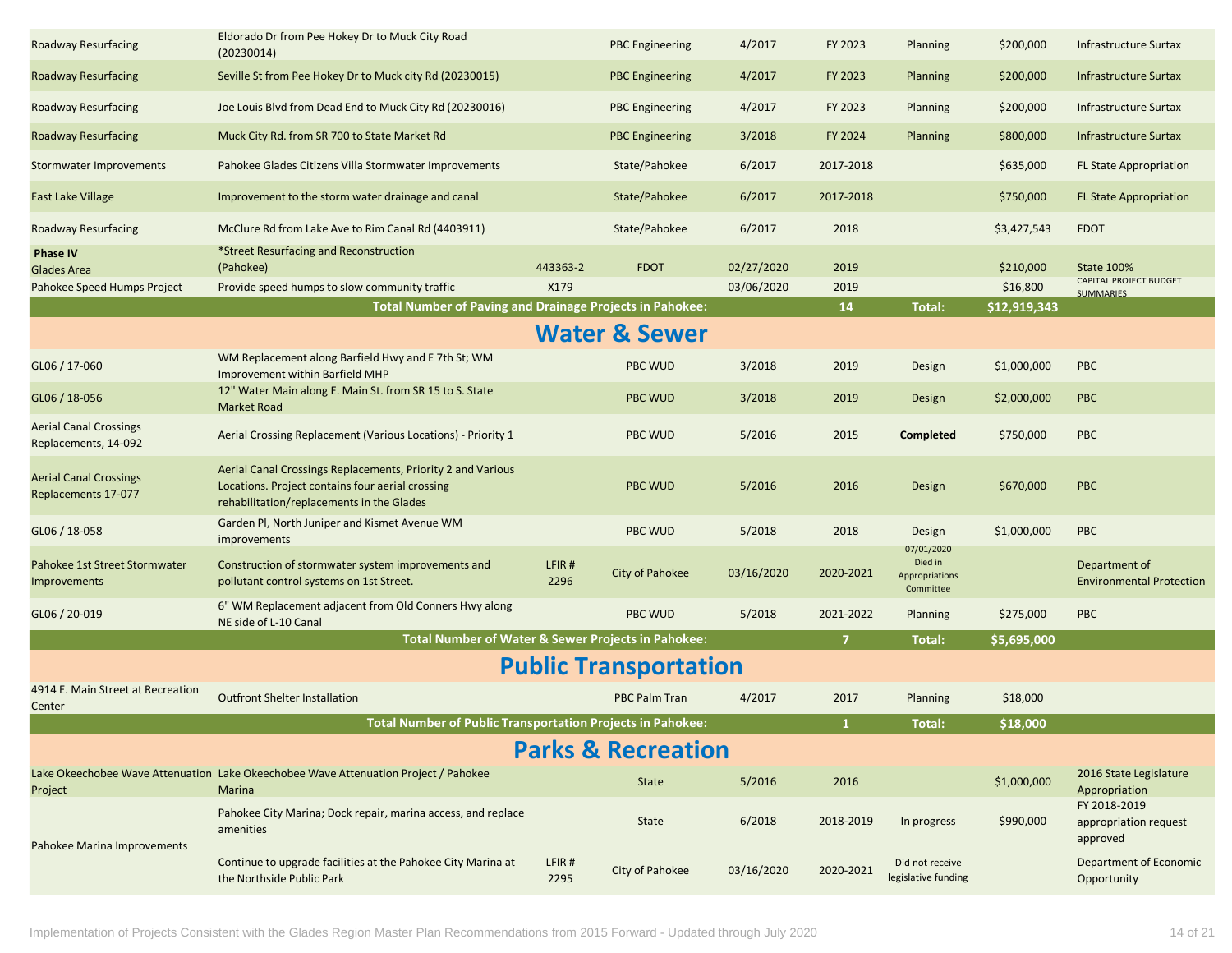| <b>Marina Floating Dock Repair</b>               | Repair floating dock system at the Pahokee marina                                                                                                                                             |               | Federal                              | 5/2016     | 2016        | In progress                            | \$779,000   |                                                  |
|--------------------------------------------------|-----------------------------------------------------------------------------------------------------------------------------------------------------------------------------------------------|---------------|--------------------------------------|------------|-------------|----------------------------------------|-------------|--------------------------------------------------|
| <b>Pahokee Commissioners Park</b><br>Improvement | New playground equipment, improved landscaping, pavilions,<br>barbeque grills, benches, etc.                                                                                                  |               | Pahokee                              | 5/2016     | 2016        | Completed                              | \$75,000    |                                                  |
| <b>MLK Park Playground</b>                       | Installation of a new playground.                                                                                                                                                             |               | Pahokee                              | 5/2016     | 2016        | In progress                            | \$28,535    | <b>KaBoom Grant</b>                              |
| Pahokee Commissioners Park<br>Improvement        | Repair and renovate recreational tennis courts; construct<br>additional parking, fix decaying paving, install playground<br>equipment, restore and replace recreational shelter, etc.         |               | PBC Parks &<br>Recreation/State      | 6/2017     | 2017-2018   | In progress                            | \$550,000   | <b>FL State Appropriation</b>                    |
| <b>Paul Rardin Park</b>                          | <b>Playground Renovation</b>                                                                                                                                                                  |               | <b>HES Strategic Planning</b>        | 6/2018     | 2018        | <b>Completed</b>                       | \$100,102   | Infrastructure Surtax                            |
| <b>Paul Rardin Park</b>                          | Playground Replacement                                                                                                                                                                        |               | <b>HES Strategic Planning</b>        | 6/2018     | 2017-2026*  | Design                                 | \$52,750    | Infrastructure Surtax                            |
| Duncan Padget Park                               | <b>Restroom Replacement</b>                                                                                                                                                                   |               | PBC Parks &<br>Recreation            | 4/2017     | 2017-2026*  | <b>Planning</b>                        | \$270,000   | Infrastructure Surtax                            |
| Duncan Padget Park                               | Sewer/Septic                                                                                                                                                                                  |               | PBC Parks &<br>Recreation            | 4/2017     | 2017-2026*  | Planning                               | \$50,000    | Infrastructure Surtax                            |
| Duncan Padget Park                               | <b>Sports Lighting Replacement</b>                                                                                                                                                            |               | <b>PBC Parks &amp;</b><br>Recreation | 4/2017     | 2017-2026*  | Planning                               | \$100,000   | Infrastructure Surtax                            |
| Duncan Padget Park                               | <b>Sports Court Replacement</b>                                                                                                                                                               |               | PBC Parks &<br>Recreation            | 4/2017     | 2017-2026*  | Planning                               | \$135,000   | Infrastructure Surtax                            |
| Pahokee King Memorial Park<br>Improvements       | To enrich the cultural experience and improve physical health<br>of residents and visitors by increasing recreation options and<br>enhancing infrastructure facilities at King Memorial Park. | LFIR#<br>2293 | City of Pahokee                      | 03/16/2020 | 2020-2021   | 6/29/2020-Vetoed<br>by Governor        |             | Department of<br><b>Environmental Protection</b> |
|                                                  | <b>Total Number of Parks &amp; Recreation Projects in Pahokee:</b>                                                                                                                            |               |                                      |            | 14          | Total:                                 | \$4,130,387 |                                                  |
|                                                  |                                                                                                                                                                                               |               |                                      |            |             |                                        |             |                                                  |
|                                                  |                                                                                                                                                                                               |               | <b>Public Facilities</b>             |            |             |                                        |             |                                                  |
| Pahokee - Old Pahokee High School<br>Gymnasium   | Update the gymnasium's code and additional updates to the<br>facility (HVAC replacement, floor, restrooms, classrooms,<br>weight room, etc.)                                                  |               | PBC/HUD/ Pahokee                     | 5/2016     | 2015 - 2016 | In progress                            | \$2,400,000 | <b>CDBG</b> ; Private benefactor                 |
| Pahokee - Old Pahokee High School<br>Gymnasium   | Improvements to the gymnasium                                                                                                                                                                 | B673          | PBC/HUD/Pahokee                      | 03/2019    | 2019        | In progress                            | \$750,855   | <b>CDBG</b>                                      |
| Pahokee Marina                                   | Repair the floating dock system, wave attenuation, improve<br>access to parking, boat docking, replace amenities and<br>repairing the original tanks for fuel                                 |               | PBC/State                            | 6/2017     | 2017-2018   |                                        | \$1,200,000 | <b>FL State Appropriation</b>                    |
| Pahokee Airfield Lighting                        | 121A322CA 6504 lotb                                                                                                                                                                           | A322          | Pahokee                              | 03/05/2020 | 2019        | In progress                            | \$2,100,001 |                                                  |
| <b>Emergency/Community Center</b>                | Renovations to an existing structure to accommodate all city<br>departments, county representatives, and other emergency<br>related representatives                                           | LFIR#<br>2294 | City of Pahokee                      | 3/16/2020  | 2020-2021   | Did not receive<br>legislative funding |             | <b>FL State Appropriation</b>                    |
|                                                  | <b>Total Number of Public Facilities Projects in Pahokee:</b>                                                                                                                                 |               |                                      |            | 5           | Total:                                 | \$6,450,856 |                                                  |
|                                                  |                                                                                                                                                                                               |               | <b>Housing/Commercial Structures</b> |            |             |                                        |             |                                                  |
| Demolition of 3 structures                       | Demolition of unsafe, uninhabited structures                                                                                                                                                  |               | PBC HES/HUD/<br>Pahokee              | 5/2016     | 2016        | <b>Completed</b>                       | \$40,555    | <b>NSP</b>                                       |
| Demolition of 1 structure                        | Demolition of unsafe, uninhabited structure                                                                                                                                                   |               | PBC HES/HUD/<br>Pahokee              | 4/2017     | 2017        | Planned                                | \$55,000    | <b>NSP</b>                                       |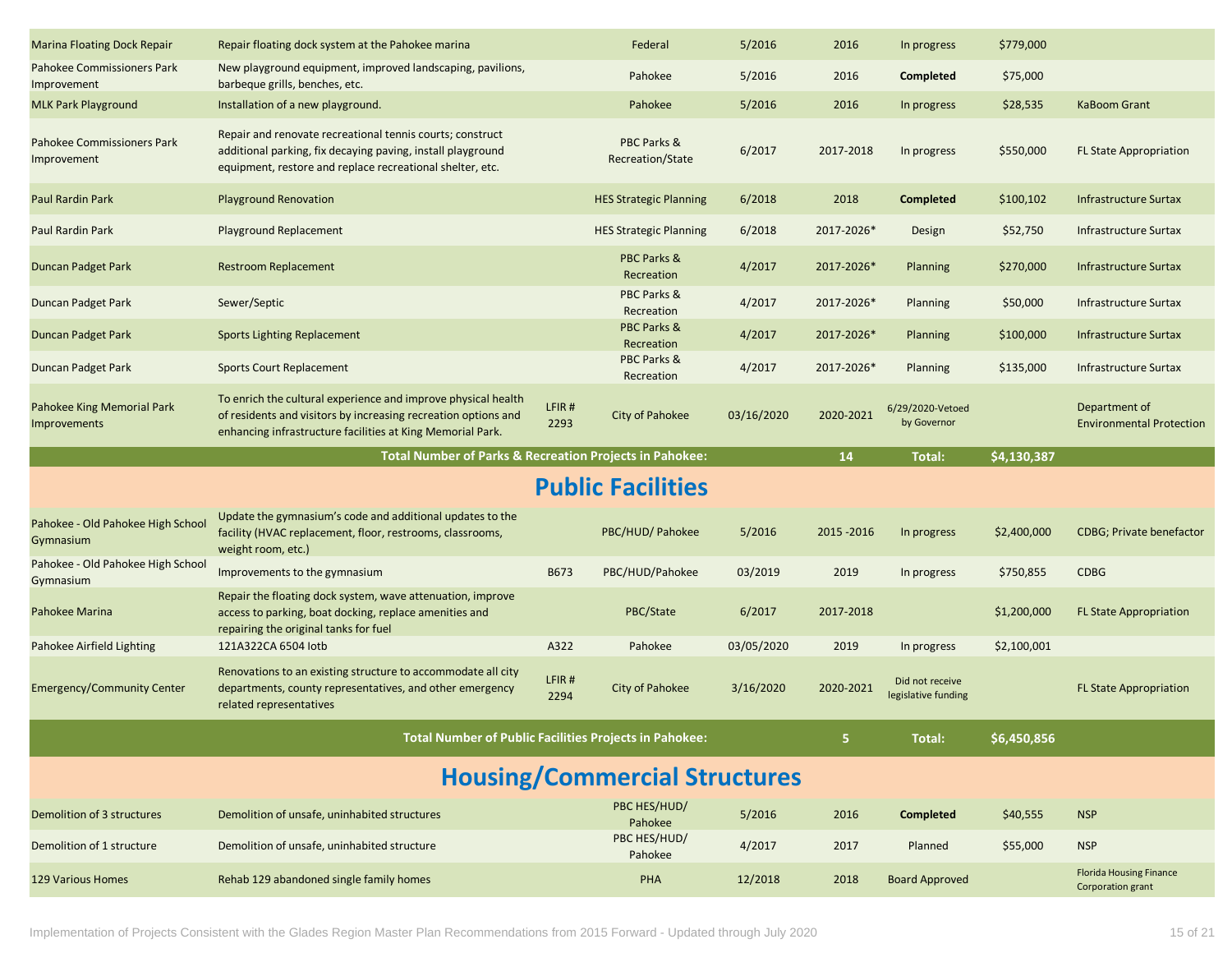| Housing Rehabilitation--Single<br><b>Family Homes</b> | Housing Rehabilitation of Owner-Occupied Units (5 Units)                                                                | <b>PBC HES</b>                              | 3/2018     | 2017         | <b>Completed</b>      | \$249,940    | SHIP             |
|-------------------------------------------------------|-------------------------------------------------------------------------------------------------------------------------|---------------------------------------------|------------|--------------|-----------------------|--------------|------------------|
| Isles of Pahokee II, LLC                              | Rehab of 8 of 129 homes                                                                                                 | PBC HES/PHA                                 | 03/2019    | 2019         | No Agreement<br>Yet   | \$802,121    | PHA/HES          |
| <b>Fremd Village</b>                                  | Exterior painting, roof replacements, façade redevelopment,<br>repair deteriorated gravity sewer and water main systems | PHA                                         | 12/2018    | 2019         | Under<br>Construction | \$600,000    | PHA/CDBG         |
|                                                       | Total Number of Housing/Commercial Structures Projects in Pahokee:                                                      |                                             |            | 6            | <b>Total:</b>         | \$1,747,616  |                  |
|                                                       |                                                                                                                         | <b>Public Services</b>                      |            |              |                       |              |                  |
| <b>Code Enforcement</b>                               | Reviewing and enforcing code violation citations                                                                        | PBC HES/HUD/<br>Pahokee                     | 5/2016     | 2016         | Completed             | \$26,257     | <b>CDBG</b>      |
| <b>Code Enforcement</b>                               | Support Code Enforcement activities in target areas                                                                     | PBC HES/HUD/<br>Pahokee                     | 4/2017     | 2016-2017    | <b>Completed</b>      | \$26,310     | <b>CDBG</b>      |
| <b>Code Enforcement</b>                               | Support code enforcement activities in target areas                                                                     | PBC HES/HUD/<br>Pahokee                     | 4/2017     | 2017-2018    | Completed             | \$40,544     | <b>CDBG</b>      |
| <b>Code Enforcement</b>                               | Support Code Enforcement activities in target areas                                                                     | PBC HES/HUD/<br>Pahokee                     | 03/2019    | 2019         | <b>Completed</b>      | \$39,564     | <b>CDBG</b>      |
| <b>Code Enforcement</b>                               | Provide support for code enforcement activities within the<br>municipal boundaries of the City of Pahokee.              | PBC HES/HUD/<br>Pahokee                     | 02/28/2020 | 9/30/2020    | In progress           | \$39,897     | <b>CDBG</b>      |
|                                                       | <b>Total Number of Public Services Projects in Pahokee:</b>                                                             |                                             |            | 5.           | <b>Total:</b>         | \$172,572    |                  |
|                                                       |                                                                                                                         | <b>Economic Development</b>                 |            |              |                       |              |                  |
| <b>Local Business</b>                                 | Kwik Stop--14 jobs created                                                                                              | PBC HES/HUD                                 | 3/2018     | 2016         | Completed             | \$556,357    | Section 108 Loan |
|                                                       | Total Number of Economic Development Projects in Pahokee:                                                               |                                             |            | $\mathbf{1}$ | Total:                | \$556,357    |                  |
|                                                       |                                                                                                                         | <b>Total Number of Projects in Pahokee:</b> |            | 53           | Total:                | \$31,690,131 |                  |

\* As Infrastructure Surtax revenue is generated through 2026, projects will be completed in the order in which they were prioritized. \*\* The date that the project was sourced and added to this list.



**Implementation of Projects Consistent with Glades Region Master Plan Recommendations from 2015 Forward**

# **City of South Bay**

| Project                | <b>Item Description</b>                                                                                     | Item# | Implementing<br><b>Entity</b>       | Origination<br>Date** | <b>Timeline</b> | <b>Status</b>    | <b>Budget</b> | <b>Funding Source</b> |  |
|------------------------|-------------------------------------------------------------------------------------------------------------|-------|-------------------------------------|-----------------------|-----------------|------------------|---------------|-----------------------|--|
|                        |                                                                                                             |       | <b>Roads, Paving &amp; Drainage</b> |                       |                 |                  |               |                       |  |
| SR 80 & US 27          | Intersection Improvement - SR 80 & US 27 (FM# 435386)                                                       |       | <b>FDOT</b>                         | 6/2018                | 2016            | <b>Completed</b> | \$593,859     | <b>FDOT</b>           |  |
| Roadway Safety Project | US 27 5.5 miles south of South Bay to MP 25.661 (4401581)<br>Widen outside shoulders and replace guardrails |       | <b>FDOT</b>                         | 6/2018                | 2021            |                  | \$9,431,526   | State of FL           |  |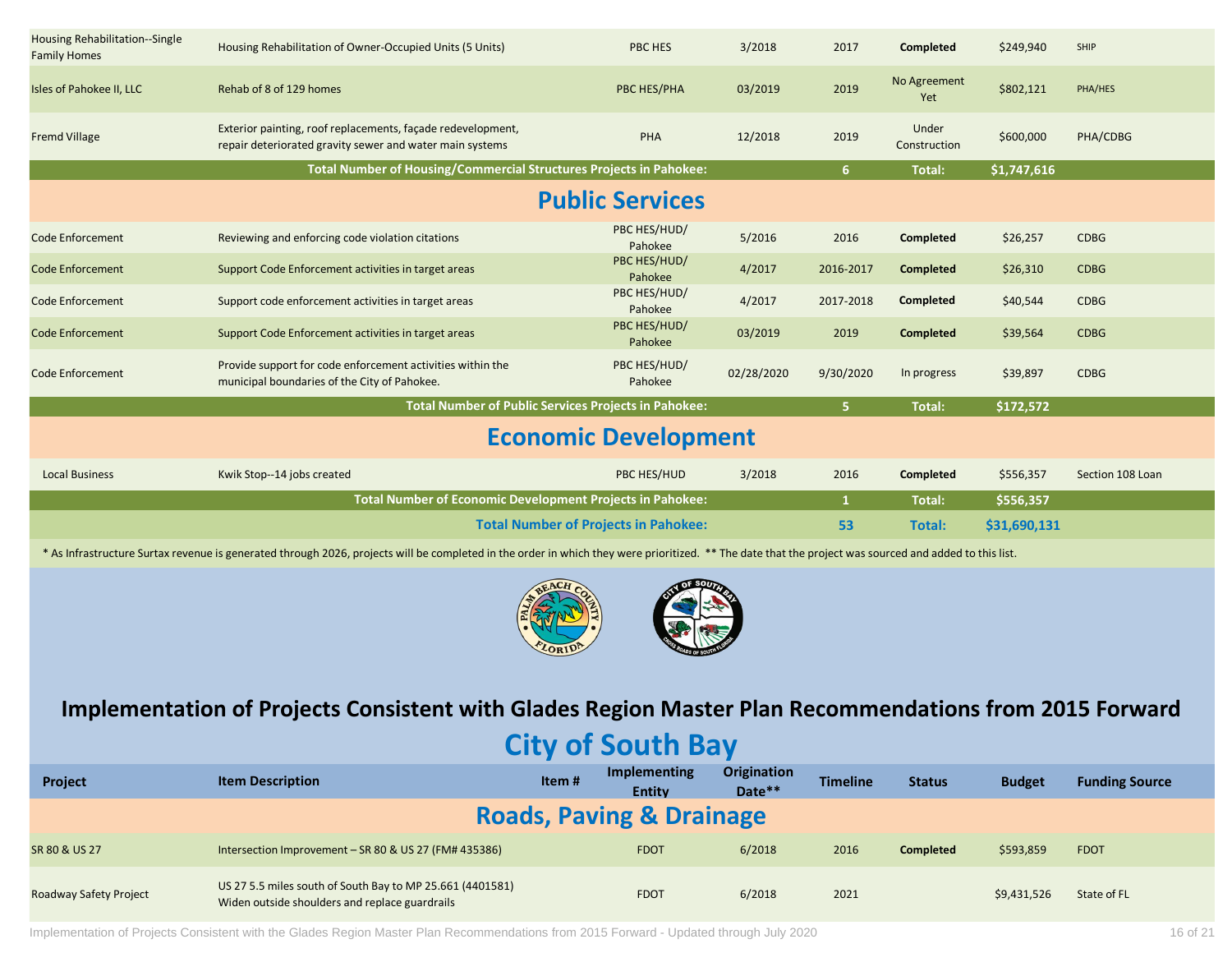| <b>Flood Control and Waterway</b><br>Management                                        | Improvement to the storm water drainage system                                                                                                                                                                                                                                                                                                                                                                                                                                                                                                                                                                                                                |          | State/South Bay          | 6/2017     | 2017-2018      |                             | \$550,000    | <b>FL State Appropriation</b>                    |
|----------------------------------------------------------------------------------------|---------------------------------------------------------------------------------------------------------------------------------------------------------------------------------------------------------------------------------------------------------------------------------------------------------------------------------------------------------------------------------------------------------------------------------------------------------------------------------------------------------------------------------------------------------------------------------------------------------------------------------------------------------------|----------|--------------------------|------------|----------------|-----------------------------|--------------|--------------------------------------------------|
| <b>Roads and Sidewalks</b>                                                             | South Bay Road and Sidewalk Infrastructure                                                                                                                                                                                                                                                                                                                                                                                                                                                                                                                                                                                                                    |          | <b>PBC Engineering</b>   | 4/2017     |                |                             | \$7,678,075  | <b>PBC</b>                                       |
| <b>Highway Maintenance</b>                                                             | SR 25/US 27 Asset Management Contract US27 Belle Glade<br>Area                                                                                                                                                                                                                                                                                                                                                                                                                                                                                                                                                                                                |          | State/South Bay          | 6/2018     | 2018           |                             | \$1,900,000  | FL State Appropriation-<br>2018                  |
| <b>Small County Outreach Program</b>                                                   | SW 10th Ave from S terminus to Dr MLK Jr Blvd                                                                                                                                                                                                                                                                                                                                                                                                                                                                                                                                                                                                                 |          | State/South Bay          | 6/2018     | 2018           |                             | \$1,307,813  | FL State Appropriation-<br>2018                  |
| <b>Roadway Striping</b>                                                                | Pathway Repairs Asphalt Paving and Striping                                                                                                                                                                                                                                                                                                                                                                                                                                                                                                                                                                                                                   |          | <b>PBC Engineering</b>   | 4/2017     | 2017-2026*     | Planning                    | \$5,850      | Infrastructure Surtax*                           |
| Unit T096 South Bay Pathway<br>Repairs                                                 | South Bay Pathway Repairs<br>3950 / 581 / 581T096CA / 6520 Park Improvements                                                                                                                                                                                                                                                                                                                                                                                                                                                                                                                                                                                  | T096     | <b>PBC Engineering</b>   |            | 2019           | Permitting/<br>Construction |              | Infrastructure Surtax*                           |
| <b>Phase IV</b><br>Glades Area                                                         | *Street Resurfacing and Reconstruction<br>(South Bay)                                                                                                                                                                                                                                                                                                                                                                                                                                                                                                                                                                                                         | 443363-3 | <b>FDOT</b>              | 02/27/2020 | 2019           |                             | \$170,000    | State 100%                                       |
|                                                                                        | Total Number of Paving & Drainage Projects in South Bay:                                                                                                                                                                                                                                                                                                                                                                                                                                                                                                                                                                                                      |          |                          |            | 9 <sup>°</sup> | Total:                      | \$21,637,123 |                                                  |
|                                                                                        |                                                                                                                                                                                                                                                                                                                                                                                                                                                                                                                                                                                                                                                               |          | <b>Water &amp; Sewer</b> |            |                |                             |              |                                                  |
| GL07 / 15-025                                                                          | WM Extension to Serve The Rosenwald Elementary School.<br>From NW 8th Ave West Along WPB Road To The School<br>Property                                                                                                                                                                                                                                                                                                                                                                                                                                                                                                                                       |          | <b>PBC WUD</b>           | 5/2016     | 2015           | Completed                   | \$1,300,000  | <b>PBC</b>                                       |
| <b>GL07</b>                                                                            | • US 27 water main to Henderson Trailer Park (2,000 ft of<br>12-in C900 pipe)                                                                                                                                                                                                                                                                                                                                                                                                                                                                                                                                                                                 |          | <b>PBC WUD</b>           | 5/2016     | 2016-2017      | <b>Planning</b>             | \$2,900,000  | <b>PBC</b>                                       |
|                                                                                        | • US 27 water main to South Shore (1,500 ft. of 12-in C900<br>pipe)<br>. Extension of US 27 water main to interconnect with SSU:<br>3,500 LF of 12" PVC pipe<br>• Elimination of various dead end lines (4,000 ft of 8-in C900<br>pipe)<br>• Replace water main along New River- 1st to Villa Lago<br>(3,900 ft of 12-in C900 pipe)<br>• New aerial crossing @ SE 3rd and L-19 canal<br>• Extension of water main- Island Rd to Villa Lago<br>(5,300 ft of 12-in C900 pipe)<br>• Installation of at least 12 new critical valves (sizes range<br>from 6" - 12" diameter) throughout the service area<br>Replacement Of 6" Water Main And 10" Wastewater Force |          |                          |            |                |                             |              |                                                  |
| GL08 / 15-043                                                                          | Main Running Along NW 1st Ave                                                                                                                                                                                                                                                                                                                                                                                                                                                                                                                                                                                                                                 |          | <b>PBC WUD</b>           | 5/2016     | 2015           | <b>Completed</b>            |              | <b>PBC</b>                                       |
| Water Main & Force Main<br>Replacement                                                 | Replacement Of 6" Water Main And 10" Wastewater Force<br>Main Running Along NW 1st Ave                                                                                                                                                                                                                                                                                                                                                                                                                                                                                                                                                                        |          | PBC WUD                  | 03/04/2020 |                | Completed                   | \$1,480,581  | PBC                                              |
| <b>GL08</b>                                                                            | . Replace New River Canal FM: 11,600 LF of 12" PVC pipe,<br>including a HDD crossing a canal                                                                                                                                                                                                                                                                                                                                                                                                                                                                                                                                                                  |          | PBC WUD                  | 5/2016     | 2016           | <b>Planning</b>             | \$2,300,000  | <b>PBC</b>                                       |
| <b>Sanitary Sewer Septic</b>                                                           | <b>Electrical Upgrade</b>                                                                                                                                                                                                                                                                                                                                                                                                                                                                                                                                                                                                                                     |          | <b>PBC WUD</b>           | 4/2017     | 2017-2026*     | <b>Planning</b>             | \$200,000    | <b>Infrastructure Surtax</b>                     |
| South Bay Stormwater Flood<br><b>Control and Waterway</b><br><b>Management Phase 2</b> | This project will provide improvement to the stormwater<br>drainage system within the original section of South Bay.                                                                                                                                                                                                                                                                                                                                                                                                                                                                                                                                          |          | City of South Bay        | 03/16/2020 |                | Proposed<br>project         | \$153,100    | Department of<br><b>Environmental Protection</b> |
| GL08/20-026                                                                            | South Bay FM Improvements (replacement of 10-in FM from<br>LS 8310 to master pump station)                                                                                                                                                                                                                                                                                                                                                                                                                                                                                                                                                                    |          | PBC WUD                  | 3/2020     | 2021-2022      | <b>Planning</b>             | \$1,900,000  | PBC                                              |
|                                                                                        | <b>Total Number of Water &amp; Sewer Projects in South Bay:</b>                                                                                                                                                                                                                                                                                                                                                                                                                                                                                                                                                                                               |          |                          |            | 15             | Total:                      | \$10,233,681 |                                                  |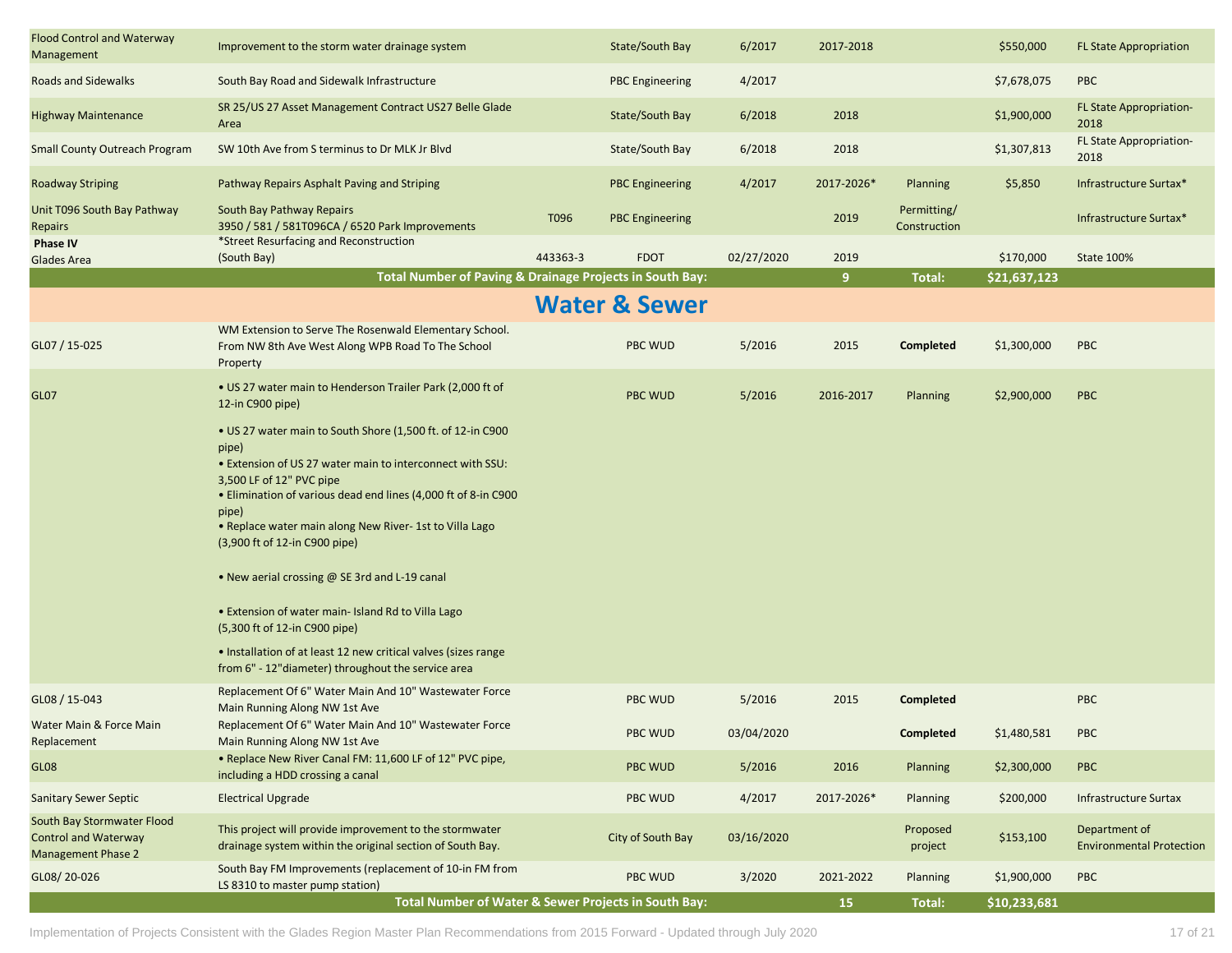|                                                      |                                                                                                                                                                           | <b>Parks &amp; Recreation</b>                            |            |                |                     |              |                                                                 |
|------------------------------------------------------|---------------------------------------------------------------------------------------------------------------------------------------------------------------------------|----------------------------------------------------------|------------|----------------|---------------------|--------------|-----------------------------------------------------------------|
| <b>Tanner and Cox Parks</b>                          | Improvements to recreational facilities at Tanner and Cox<br>Parks                                                                                                        | PBC Parks &<br>Recreation/HUD                            | 6/2018     | 2019           | Construction        | \$862,673    | <b>CDBG/City</b>                                                |
| <b>Tanner and Cox Parks</b>                          | Improvements to facilities at Tanner and Cox Parks                                                                                                                        | PBC HES/HUD                                              | 03/2019    | 2019           | In Progress         | \$335,000    | <b>CDBG</b>                                                     |
| South Bay RV/Crossroads                              | South Bay Crossroads Playground                                                                                                                                           | PBC Parks &<br>Recreation                                | 06/2018    | 2019           | In Progress         | \$296,561    | <b>CDBG</b>                                                     |
| South Bay RV Campground                              | Electrical Upgrade - Park Expansion                                                                                                                                       | PBC Parks &<br>Recreation                                | 4/2017     | 2017-2026*     | Planning            | \$200,000    | Infrastructure Surtax                                           |
| South Bay RV Campground                              | South Bay RV Pathway Repairs                                                                                                                                              | PBC Parks &<br>Recreation                                | 10/2018    | 2019           | In Progress         | \$5,850      | <b>Infrastructure Surtax</b>                                    |
| South Bay RV Campground                              | Playground Replacement & Picnic Shelters                                                                                                                                  | PBC Parks &<br>Recreation                                | 6/2018     | 2019           | Design              | \$52,750     | Infrastructure Surtax                                           |
|                                                      | Total Number of Parks & Recreation Projects in South Bay:                                                                                                                 |                                                          |            | 6 <sup>1</sup> | Total:              | \$1,752,834  |                                                                 |
|                                                      |                                                                                                                                                                           | <b>Public Facilities</b>                                 |            |                |                     |              |                                                                 |
| South Bay Multi-Purpose Center                       | <b>Emergency Shelter and Care Center</b>                                                                                                                                  | South Bay/State                                          | 4/2017     | 2017-2018      |                     | \$337,500    | <b>FL State Appropriation</b>                                   |
|                                                      | <b>Emergency Shelter and Care Center Phase 2</b><br>Construction and hardening of a safe place for the residents<br>with fragile housing.                                 | LFIR#<br>South Bay/State<br>1698                         | 03/16/2020 | 2020-2021      | Proposed<br>project | \$1,300,000  | <b>FL State Appropriation</b>                                   |
|                                                      |                                                                                                                                                                           | Total Number of Public Facilities Projects in South Bay: |            | 2 <sup>1</sup> | Total:              | \$1,637,500  |                                                                 |
|                                                      |                                                                                                                                                                           | <b>Housing/Commercial Structures</b>                     |            |                |                     |              |                                                                 |
| South Bay Villas                                     | Acquisition of South Bay Villas (a 65 unit apartment complex)                                                                                                             | PBC HES/HUD/ Palm<br><b>Beach Housing</b><br>Authority   | 5/2016     | 2015           | Completed           | \$1,023,946  | CDBG, NSP                                                       |
| South Bay Villas                                     | Rehabilitation of 16 apartment units, renovate 49 units at<br>South Bay Villas                                                                                            | PBC HES/HUD/ Palm<br><b>Beach Housing</b><br>Authority   | 5/2016     | 2015/2016      | <b>Completed</b>    | \$773,191    | <b>NSP</b>                                                      |
| Housing Rehabilitation-Single<br><b>Family Homes</b> | Housing Rehabilitation of Owner-Occupied Units (6 units)                                                                                                                  | PBC HES                                                  | 3/2018     | 2017           | Completed           | \$275,911    | SHIP                                                            |
| Purchase Assistance Program                          | Purchase of Single Family Home through SHIP-HOME match<br>$(1 \text{ unit})$                                                                                              | PBC HES                                                  | 3/2018     | 2017           | <b>Completed</b>    | \$65,000     | <b>SHIP-HOME match</b>                                          |
| New South Bay Villas                                 | Integration of Marshall Heights and South Bay Villas<br>neighborhoods: demolition of Marshall Heights and new<br>construction to create a total of 131 residential units. | Palm Beach Housing<br>Authority                          | 6/2017     | 2017-2018      | In Progress         | \$38,759,692 | Tax Credits, Bond, PBCHA<br>Sub Loan, Deferred<br>Developer Fee |
| Demolition of 5 structures                           | Demolition of 5 unsafe, uninhabited structures                                                                                                                            | PBC HES/HUD/ South<br>Bay                                | 4/2017     | 2017           | Planned             | \$56,530     | <b>NSP</b>                                                      |
|                                                      | Total Number of Housing/Commercial Structures Projects in South Bay:                                                                                                      |                                                          |            | 6              | Total:              | \$40,954,270 |                                                                 |
|                                                      |                                                                                                                                                                           | <b>Public Services</b>                                   |            |                |                     |              |                                                                 |
| <b>Code Enforcement</b>                              | Salaries for code enforcement officers                                                                                                                                    | PBC HES/HUD/ South<br>Bay                                |            | 2015/2016      | Completed           | \$30,311     | <b>CDBG</b>                                                     |
| <b>Code Enforcement</b>                              | Support code enforcement activities for target areas                                                                                                                      | PBC HES/HUD/ South<br>Bay                                |            | 2016-2017      | <b>Completed</b>    | \$30,372     | <b>CDBG</b>                                                     |
| <b>Code Enforcement</b>                              | Support code enforcement activities for target areas                                                                                                                      | PBC HES/HUD/ South<br>Bay                                |            | 2017-2018      | Completed           | \$38,198     | <b>CDBG</b>                                                     |
| <b>Code Enforcement</b>                              | Support code enforcement activities for target areas                                                                                                                      | PBC HES /HUD/South<br>Bay                                | 03/2019    | 2019           | <b>Completed</b>    | \$28,928     | <b>CDBG</b>                                                     |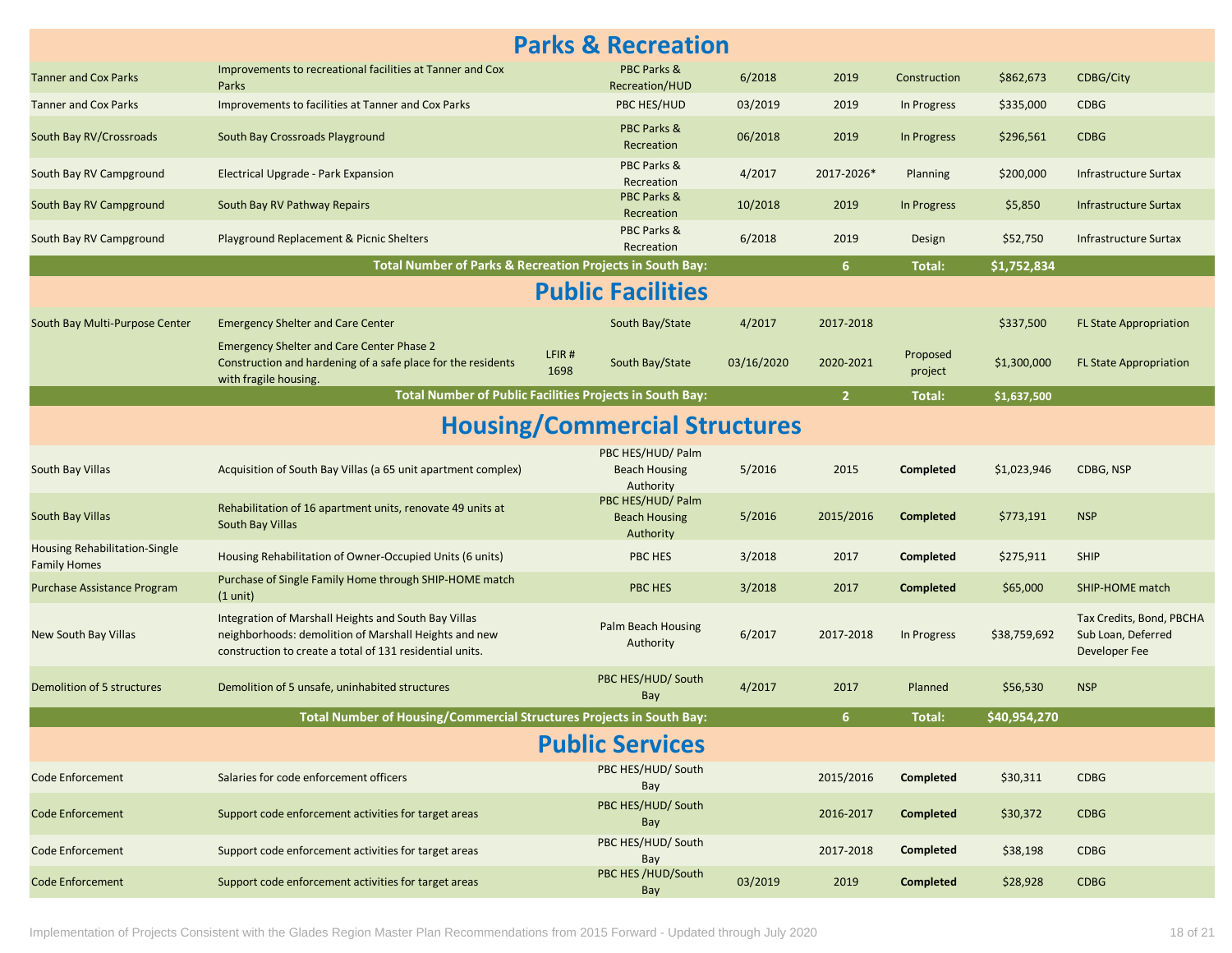| Code Enforcement                                               | Provide support for code enforcement activities within the<br>municipal boundaries of the City of South Bay. | PBC HES/HUD/South<br>Bay                     | 02/28/2020 | 9/30/2020    | In progress   | \$32,823     | <b>CDBG</b>                                                       |  |  |  |
|----------------------------------------------------------------|--------------------------------------------------------------------------------------------------------------|----------------------------------------------|------------|--------------|---------------|--------------|-------------------------------------------------------------------|--|--|--|
|                                                                | Total Number of Public Services Projects in South Bay:                                                       |                                              |            |              | <b>Total:</b> | \$160,632    |                                                                   |  |  |  |
| <b>Economic Development</b>                                    |                                                                                                              |                                              |            |              |               |              |                                                                   |  |  |  |
| South Bay Clean-up Project                                     | On site petroleum clean-up                                                                                   | PBC HES/EPA/ South<br>Bay                    | 5/2016     | FY 2014-15   | In progress   | \$200,000    | EPA RLF                                                           |  |  |  |
| South Bay Park of Commerce -<br><b>Inland Logistics Center</b> | Release of the State Mortgage for the South Bay Park of<br>Commerce                                          | State/South Bay                              | 5/2016     | FY 2016-2017 | $May-16$      | \$470,900    | 2016 FL State<br>Appropriation - DEO/EPA<br>on behalf of the IITF |  |  |  |
|                                                                | Total Number of Economic Development Projects in South Bay:                                                  |                                              |            |              | <b>Total:</b> | \$670,900    |                                                                   |  |  |  |
|                                                                |                                                                                                              | <b>Total Number of Projects in South Bay</b> |            | 45           | Total:        | \$77,046,940 |                                                                   |  |  |  |

\* As Infrastructure Surtax revenue is generated through 2026, projects will be completed in the order in which they were prioritized. \*\* The date that the project was sourced and added to this list.



# **Unincorporated Palm Beach County (includes Canal Point) Implementation of Projects Consistent with Glades Region Master Plan Recommendations from 2015 Forward**

| Project                                                                          | <b>Item Description</b>                                                                  | Item#    | <b>Implementing</b><br><b>Entity</b> | <b>Origination</b><br>Date** | <b>Timeline</b> | <b>Status</b>        | <b>Budget</b> | <b>Funding Source</b>             |
|----------------------------------------------------------------------------------|------------------------------------------------------------------------------------------|----------|--------------------------------------|------------------------------|-----------------|----------------------|---------------|-----------------------------------|
|                                                                                  |                                                                                          |          | <b>Roads, Paving &amp; Drainage</b>  |                              |                 |                      |               |                                   |
| SR-80 Action Plan (FM# 435162-1)                                                 | SR-80 from US-27 TO I-95 (includes sections through Belle<br>Glade and South Bay)        |          | <b>FDOT</b>                          | 5/2016                       | 2016            | Current /<br>Ongoing | \$866,595     |                                   |
| SR 80 Bypass                                                                     | Feasibility study to construct new 2 lane road from US 27 to<br>SR 715 (4417571)         |          | <b>FDOT</b>                          | 04/2019                      | 2022            |                      | \$250,000     | Federal surface<br>transportation |
| SR 715 Improvements (FM# 428722-<br>1)                                           | . Resurfacing of SR 715 from Belle Glade (W Canal St) to<br>Pahokee (SR 15)              |          | <b>FDOT</b>                          | 6/2018                       | 2017            | <b>Completed</b>     | \$7,675,751   | <b>FDOT</b>                       |
| SR-715/SW-NW 16th Street from SR-<br>Resurfacing<br>717/W. Canal Street to SR-15 |                                                                                          | 428722-1 | <b>FDOT</b>                          | 02/28/2020                   | 2019            | In Progress          | \$24,875      | Federal                           |
| SR 80/CR98 (FM# 434427-1)                                                        | • Preliminary Engineering for resurfacing of SR 80/CR98<br>(Railroad to CR 880)          | 434427-1 | <b>FDOT</b>                          | 6/2018                       | 2017-2018       | Construction         | \$105,813     |                                   |
|                                                                                  | • Construction                                                                           |          |                                      |                              | 2018            | In Progress          | \$14,107,664  | <b>FDOT</b>                       |
| SR-80/US-98 from R/R tracks to CR-<br>880                                        | Resurfacing                                                                              | 434427-1 | <b>FDOT</b>                          | 02/27/2020                   | 2018            | Advertised           | \$4,262,424   | Federal                           |
| SR-80/US-98 from R/R tracks to CR-<br>881                                        | Resurfacing                                                                              | 434427-1 | <b>FDOT</b>                          | 02/27/2020                   | 2018            | Advertised           | \$11,339,277  | <b>State 100%</b>                 |
|                                                                                  | Total Number of Paving & Drainage Projects in Unincorporated PBC (includes Canal Point): |          |                                      |                              | 8               | Total:               | \$38,632,399  |                                   |
|                                                                                  |                                                                                          |          | <b>Water &amp; Sewer</b>             |                              |                 |                      |               |                                   |
| GL06 / 14-092<br>Unincorporated Belle Glade                                      | Aerial Crossing Replacement In Belle Glade(Various<br>Locations)-Priority 1              |          | <b>PBC WUD</b>                       | 5/2016                       | 2015            | Completed            | \$750,000     | <b>PBC</b>                        |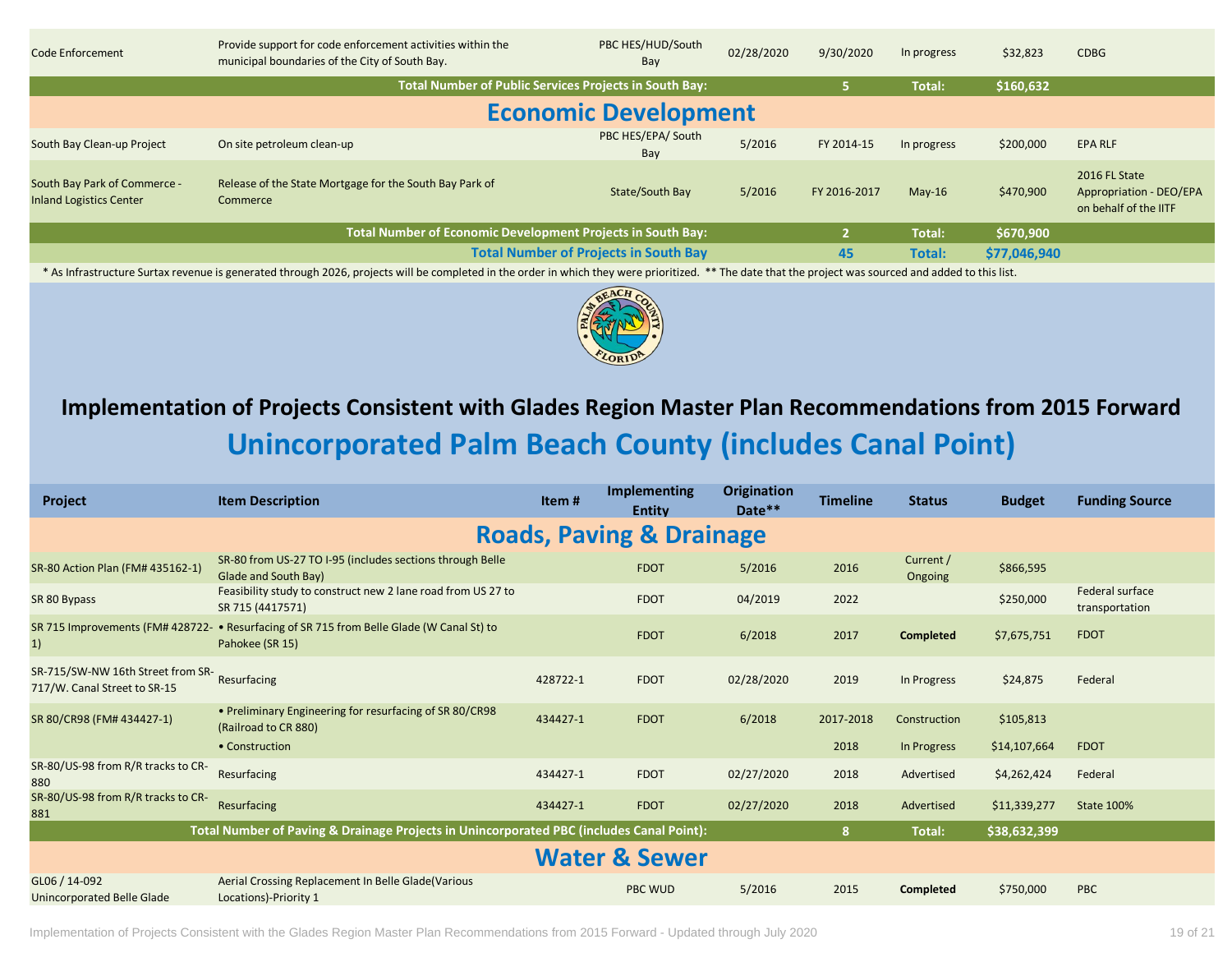| GL06 / 14-037<br><b>Unincorporated Belle Glade</b>                        | Runyon Village; Water And Wastewater System<br>Improvements                                                                                                                                                              | <b>PBC WUD</b>                       | 5/2016     | 2015                    | Construction     | \$750,000    | <b>PBC</b>                        |
|---------------------------------------------------------------------------|--------------------------------------------------------------------------------------------------------------------------------------------------------------------------------------------------------------------------|--------------------------------------|------------|-------------------------|------------------|--------------|-----------------------------------|
| Lake Region Water Infrastructure<br><b>Improvements</b>                   | Restoration of adequate water flow including fire flows to the<br>Glades Region. (This activity is pending location details from<br>WUD and will be added to the appropriate location(s) on this<br>list when provided.) | PBC/State                            | 6/2017     | 2017-2018               |                  | \$1,000,000  | <b>FL State Appropriation</b>     |
|                                                                           | Total Number of Paving & Drainage Projects in Unincorporated PBC (includes Canal Point):                                                                                                                                 |                                      |            | $\overline{\mathbf{3}}$ | <b>Total:</b>    | \$2,500,000  |                                   |
|                                                                           |                                                                                                                                                                                                                          | <b>Parks &amp; Recreation</b>        |            |                         |                  |              |                                   |
| <b>Canal Point Community Center</b><br>Playground                         | Removal of old playground equipment and damaged surfacing<br>and installation of new playground equipment with ADA<br>compliant surfacing.                                                                               | <b>HES Strategic Planning</b>        | 6/2018     | 2018                    | <b>Completed</b> | \$281,369    | <b>CDBG</b>                       |
| Canal Point Park ADA Upgrades                                             | Canal Point Park ADA Upgrades                                                                                                                                                                                            | <b>HES Strategic Planning</b>        | 6/2018     | 2018                    | Completed        | \$10,000     | <b>PBC</b>                        |
| <b>Canal Point Park Septic Tank</b>                                       | Replacement of Septic Tank at Canal Point Park                                                                                                                                                                           | <b>PBC Parks &amp;</b><br>Recreation | 2/2019     | 2019                    | In Progress      | \$50,000     | <b>Infrastructure Surtax</b>      |
| General Park Rehabilitation /<br>Replacement (R&R) at various parks etc.) | General Park R&R at various parks (fencing, asphalt, shelters,                                                                                                                                                           | PBC Parks &<br>Recreation/HUD        | 5/2016     | 2017                    | <b>Completed</b> | \$25,000     | <b>CDBG</b>                       |
| <b>Triangle Park</b>                                                      | Replacement of septic tank at Triangle Park                                                                                                                                                                              | <b>PBC Parks &amp;</b><br>Recreation | 06/2018    | 2018                    | <b>Completed</b> | \$50,000     | <b>Infrastructure Surtax</b>      |
| John Stretch Park                                                         | <b>Playground Renovation</b>                                                                                                                                                                                             | PBC Parks &<br>Recreation            | 6/2018     | 2019                    | Design           | \$32,750     | <b>Infrastructure Surtax</b>      |
| John Stretch Park                                                         | ADA improvements to parking lots and pathways                                                                                                                                                                            | <b>PBC Parks and</b><br>Recreation   | 02/28/2020 | 12/31/2020              |                  | \$280,000    | <b>CDBG</b>                       |
|                                                                           | Total Number of Paving & Drainage Projects in Unincorporated PBC (includes Canal Point):                                                                                                                                 |                                      |            | 7 <sup>7</sup>          | <b>Total:</b>    | \$729,119    |                                   |
|                                                                           |                                                                                                                                                                                                                          | <b>Economic Development</b>          |            |                         |                  |              |                                   |
| <b>Tellus Products, LLC</b>                                               | This project will create 71 jobs during its first five years                                                                                                                                                             | PBC HES                              | 6/2017     | 2017                    |                  | \$850,000    | <b>PBC</b>                        |
|                                                                           | Total Number of Economic Development Projects in Unincorporated PBC (includes Canal Point):                                                                                                                              |                                      |            | $\mathbf{1}$            | <b>Total:</b>    | \$850,000    |                                   |
|                                                                           |                                                                                                                                                                                                                          | <b>Public Transportation</b>         |            |                         |                  |              |                                   |
| <b>Public Transportation</b>                                              | Palm Tran Bus Shelters (4383921)                                                                                                                                                                                         | <b>FDOT</b>                          | 3/2018     | 2018                    | In Progress      | \$600,000    | Federal surface<br>transportation |
| Railway extension                                                         | New Railway Extension (18.4 miles) (4392291)                                                                                                                                                                             | <b>FDOT</b>                          | 3/2018     | 2018                    | In Progress      | \$44,275,000 | <b>FDOT</b>                       |
|                                                                           | Total Number of Public Transportation Projects in Unincorporated PBC (includes Canal Point):                                                                                                                             |                                      |            | $\overline{2}$          | Total:           | \$44,875,000 |                                   |
|                                                                           | Total Number of Projects in Unincorporated PBC (includes Canal Point):                                                                                                                                                   |                                      |            | 21                      | Total:           | \$87,586,518 |                                   |



### **Implementation of Projects Consistent with Glades Region Master Plan Recommendations from 2015 Forward**

## **Glades Area-Wide Projects**

| Project | <b>Item Description</b> | Item# | <b>Implementing</b><br>Entity | Origination<br>Date** | Timeline | <b>Status</b> | <b>Budget</b> | <b>Funding Source</b> |
|---------|-------------------------|-------|-------------------------------|-----------------------|----------|---------------|---------------|-----------------------|
|---------|-------------------------|-------|-------------------------------|-----------------------|----------|---------------|---------------|-----------------------|